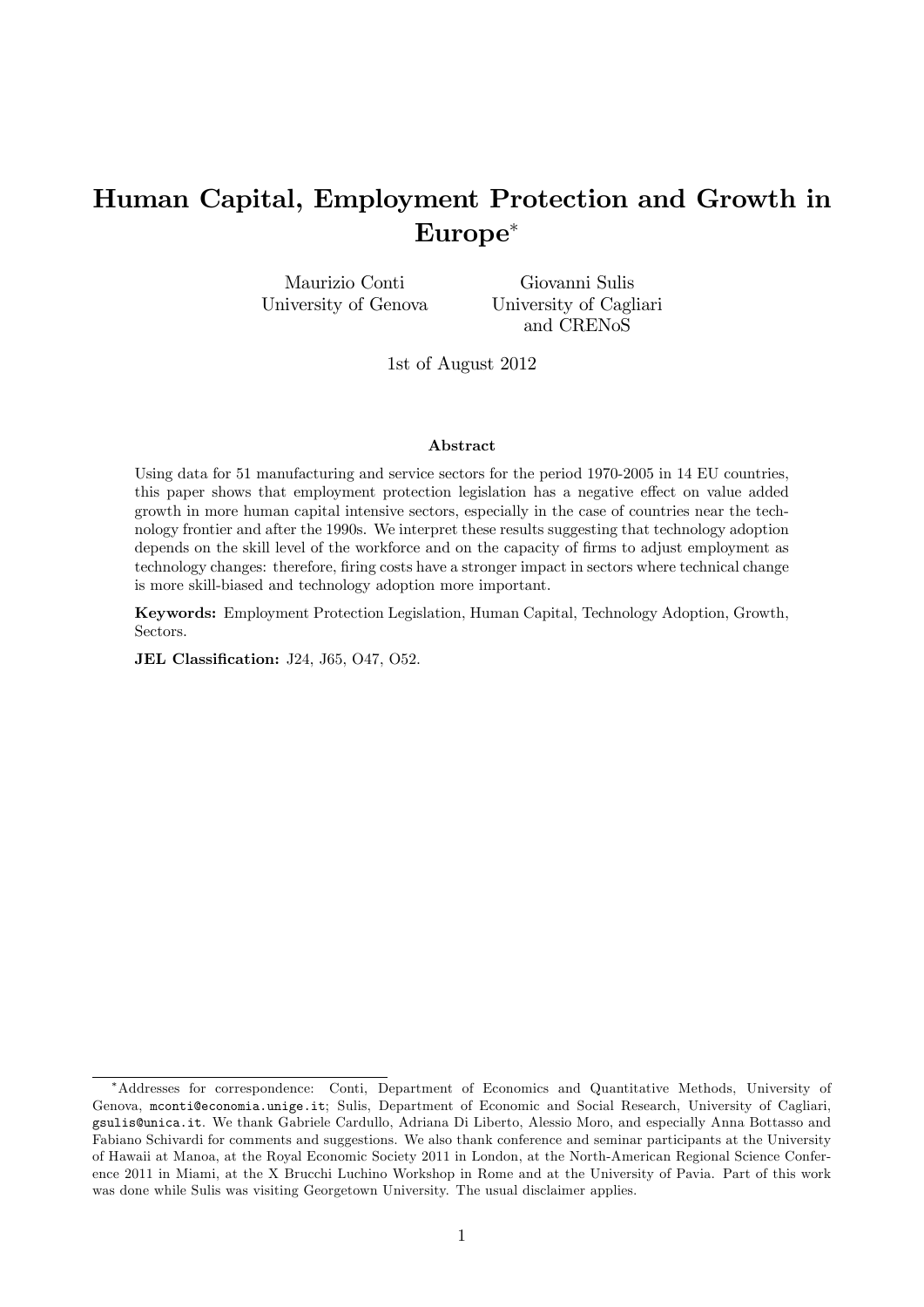## 1 Introduction

Do labour market institutions affect economic growth? If that is the case, which are the channels through which labour regulation affects growth? How important are labour market institutions for the adoption of new technologies? Are these effects differentiated across industries? In this paper we try to answer the above questions by looking at the quantitative effect of employment protection legislation (EPL) on growth of value added and hours of work across sectors in Europe during the period 1970-2005. We do this by investigating the heterogeneous effects on industry growth of the interaction between a country's level of EPL and a sectoral measure of technology adoption intensity.<sup>1</sup>

In a recent paper, Ciccone and Papaioannou (2009) introduce skill biased technical change into a two sector version of the Nelson and Phelps's (1966) model of technology adoption: convincingly, they show that countries with higher levels of schooling tend to specialise in sectors with higher human capital intensity. In fact, skill biased technical change  $-$  associated with the ICT revolution that has been taking place since the beginning of the  $1980s$  – should result in relatively faster productivity growth in skill intensive sectors (see Caselli, 1999).<sup>2</sup> Hence, countries with higher human capital levels should be able to adopt the new technologies  $-$  such as automated machinery and information and communication technologies – faster and therefore experience faster value added and employment growth in human capital intensive industries during the transition to the new steady state.<sup>3</sup>

However, the technology adoption process depends not only on the skill level of the workforce in a particular sector, but also upon the capacity of firms active in that sector to optimally adjust their employment levels as technology changes (Samaniego, 2006). If sectors experience different rates of technical change, firms operating in different sectors have heterogenous paths of adjustment of

 $1By$  technology adoption we mean the capacity to fully exploit the potential of recently developed technologies, and not simply imitate well established ones. Leading examples are automated machineries, information and communication technologies, áexible manufacturing systems, computer controlled machines whose productivity potential is fully exploited by highly skilled workers (Caselli, 1999).

<sup>&</sup>lt;sup>2</sup>For recent empirical evidence on the relationship between human capital and productivity growth at the industry level, see Mason et al (2012).

<sup>&</sup>lt;sup>3</sup>Such mechanism is also confirmed by abundant empirical evidence: see Autor et al. (2003), Machin and Van Reenen (1998), Caselli and Coleman (2001) and, more recently, Bartel et al. (2007) and Lewis (2011).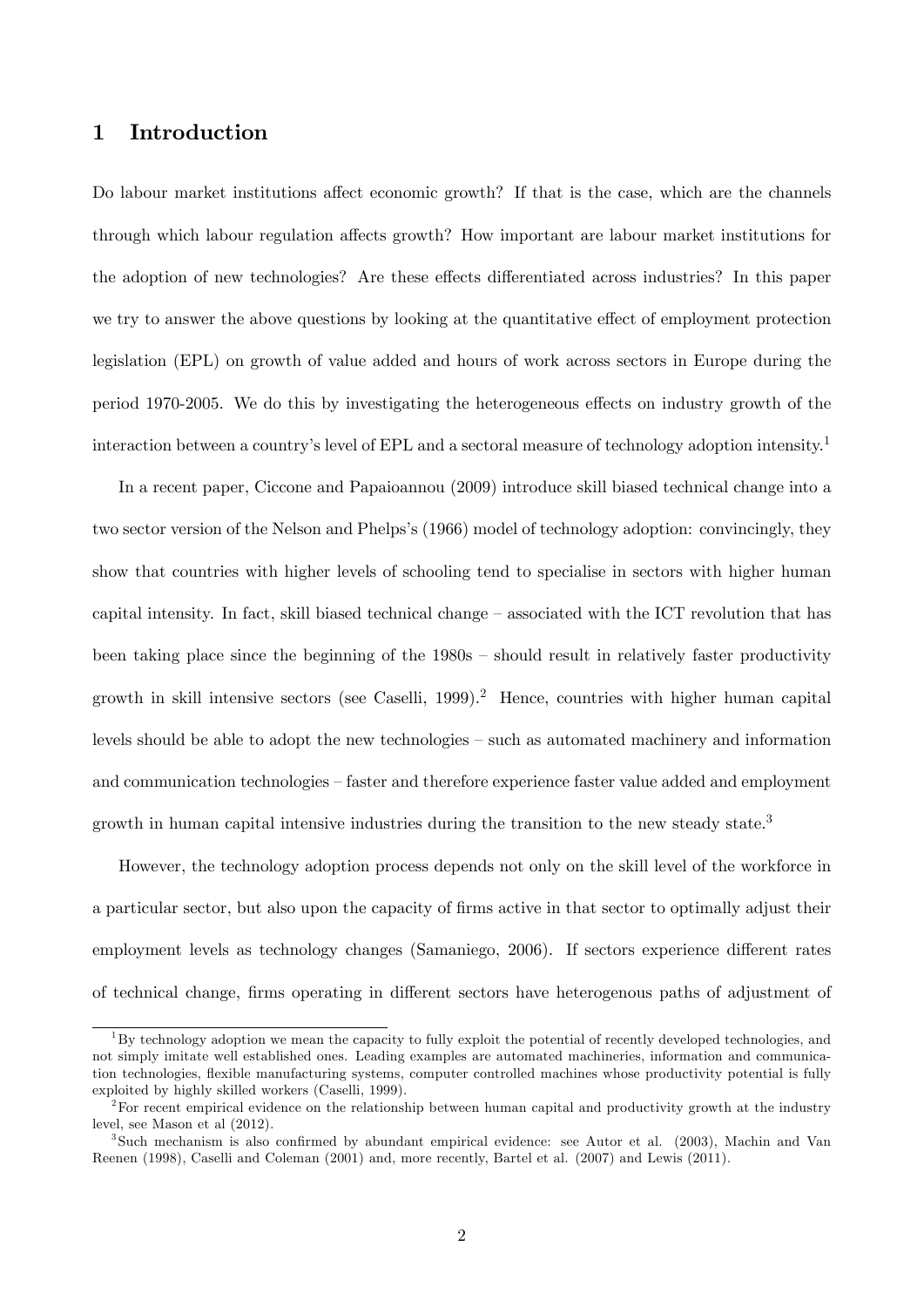employment: in particular, the faster the rate of technical change, the higher the requirements for cutting or upgrading the workforce.<sup>4</sup> Hence, firing costs and labour market institutions as employment protection legislation may have a relatively stronger impact in those sectors in which technical change is faster as they reduce the expected returns on adopting new technologies.<sup>5</sup> In fact, for skill biased technical change at the world frontier to foster the specialisation in skill intensive sectors of countries with higher capacity of technology adoption, it is necessary that resources can be freely moved from low skill sectors to high skill ones. The existence of stringent employment protection legislation might slow down or even reduce this reallocation process, as recently noted, in the contest of a trade reform, by Kambourov (2009). Moreover, Acemoglu (2003) shows that regulations in the labour market, by compressing the wage distribution, might induce firms to invest more heavily in technologies that are complementary to low skilled workers. The increased productivity of low skilled labour could therefore reduce the relative importance of skill biased technical change for countries with heavily regulated labour markets, and this might again cause slower growth in human capital intensive sectors in countries with such labour markets (see also Koeniger and Leonardi, 2007).

During a period of strong skill biased technical change, employment protection legislation, by slowing down the adoption of the new technologies, might be more harmful in skill intensive sectors. This is because, as noted by Caselli (1999), these are the industries that "might plausibly be expected to be at the forefront of the technology revolution". Of course, an important assumption behind this result is that employment protection legislation tends to reduce the adoption of ICT technologies. Some favourable empirical evidence in this respect is offered in Figure 1 for a panel of 15 countries (the EU15 but Luxembourg plus the US) observed in the period 1990-2000. The Figure, as in Samaniego (2006), shows that personal computers adoption rates (proxied by the log of pc per capita) tend to be higher in countries that, in the preceding five years, were characterised by lower degrees of

<sup>&</sup>lt;sup>4</sup>Michelacci and Lopez-Salido (2007) find that technological advances increase job destruction and job reallocation while Antelius and Lundberg (2003) offer some evidence that the rate of job turnover is higher in industries with higher shares of skilled workers; in turn, Givord and Maurin (2004) find that the job loss rate is higher in sectors with a higher share of R&D and high skilled workers.

<sup>5</sup>On the relationship between productivity growth, technology adoption, and EPL, see Belot et al (2007), Scarpetta and Tressel (2004), Bassanini et al (2009), Autor et al (2007), Micco and Pages (2007) and Cingano et al. (2010).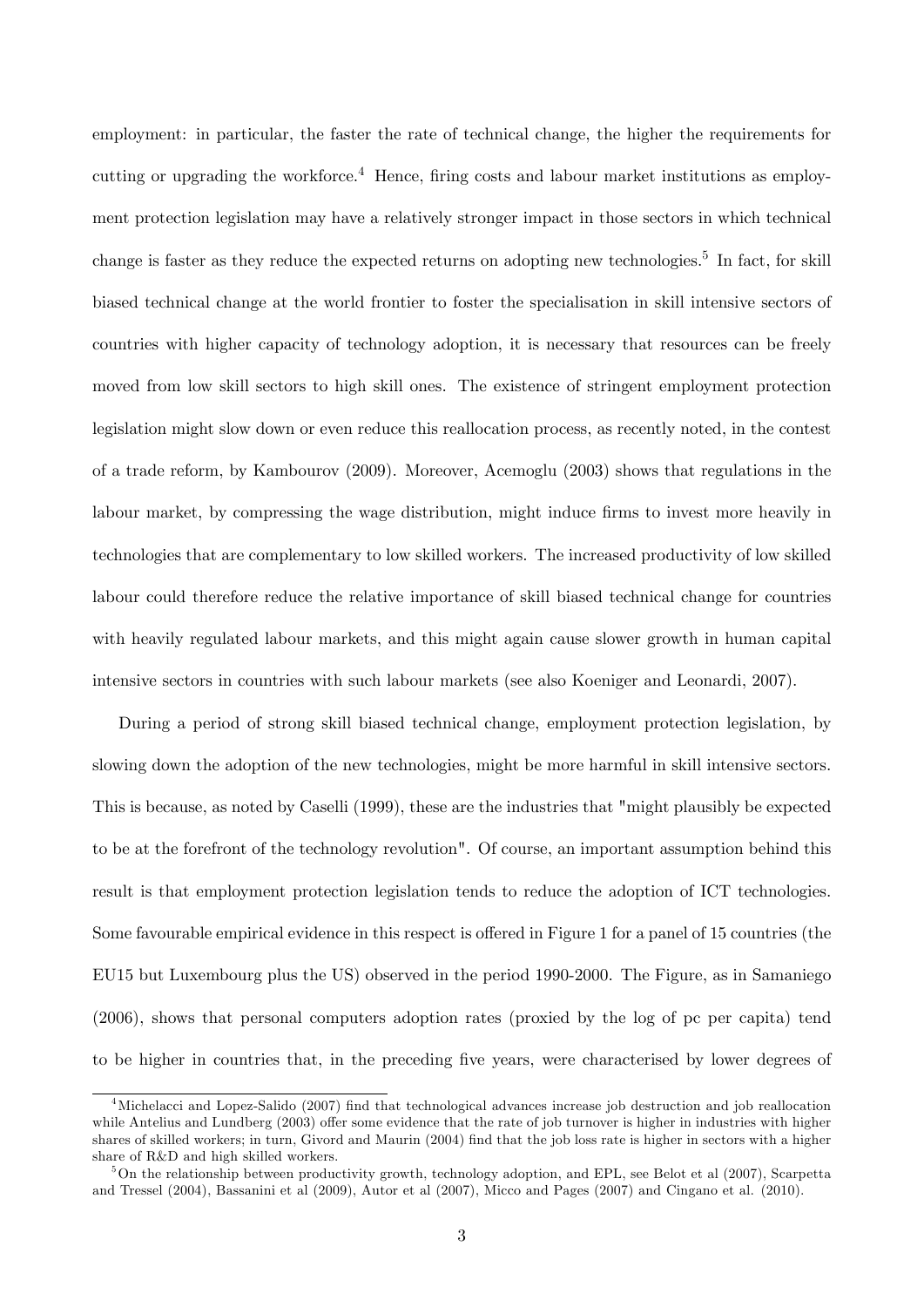

Figure 1: The Relation Between Technology Adoption and EPL

employment protection (see Gust and Marquez, 2004 and Pierre and Scarpetta, 2006).<sup>6</sup>

By simply allowing technology adoption to also depend on employment protection legislation in a model with skill biased technical change as the one proposed by Ciccone and Papaioannou  $(2009)$ , we empirically show that EPL could negatively affect the specialisation pattern of countries by slowing down growth particularly in sectors with rapid technical change, such as human capital intensive sectors.<sup>7</sup> This channel is strictly related to the mechanism identified by Saint-Paul (1997) to understand the effects of EPL on the pattern of international specialisation: in his theoretical framework, countries with higher levels of EPL tend to specialise in less innovative sectors to avoid additional firing costs that are more likely to arise in sectors characterised by more drastic innovation (see also Saint-Paul,  $2002b$ ).<sup>8</sup>

<sup>&</sup>lt;sup>6</sup>It should be noted that the negative and significant correlation between personal computer adoption rates and employtment protection legislation is based on a regression where we have controlled for the log of per capita GDP, the log of the average number of schooling years in the population aged between 25 and 64, a time trend and a full set of country fixed effects. The coefficient of employment protection legislation in the regression is -0.35, with a p value of 0.07 and standard errors robust to arbitrary serial correlation within countries. The technology adoption data are taken from Comin and Hobijn (2010).

<sup>&</sup>lt;sup>7</sup>In the working paper version of our paper, we sketch a very simple model of skill biased technical change, as the one proposed by Ciccone and Papaioannou (2009), in which we allow technology adoption to also depend on employment protection legislation.

<sup>&</sup>lt;sup>8</sup>See Bartelsman et al. (2010), Cunat and Melitz (2011) and Poschke (2009, 2010) for papers dealing with the effect of EPL on the specialisation pattern of countries.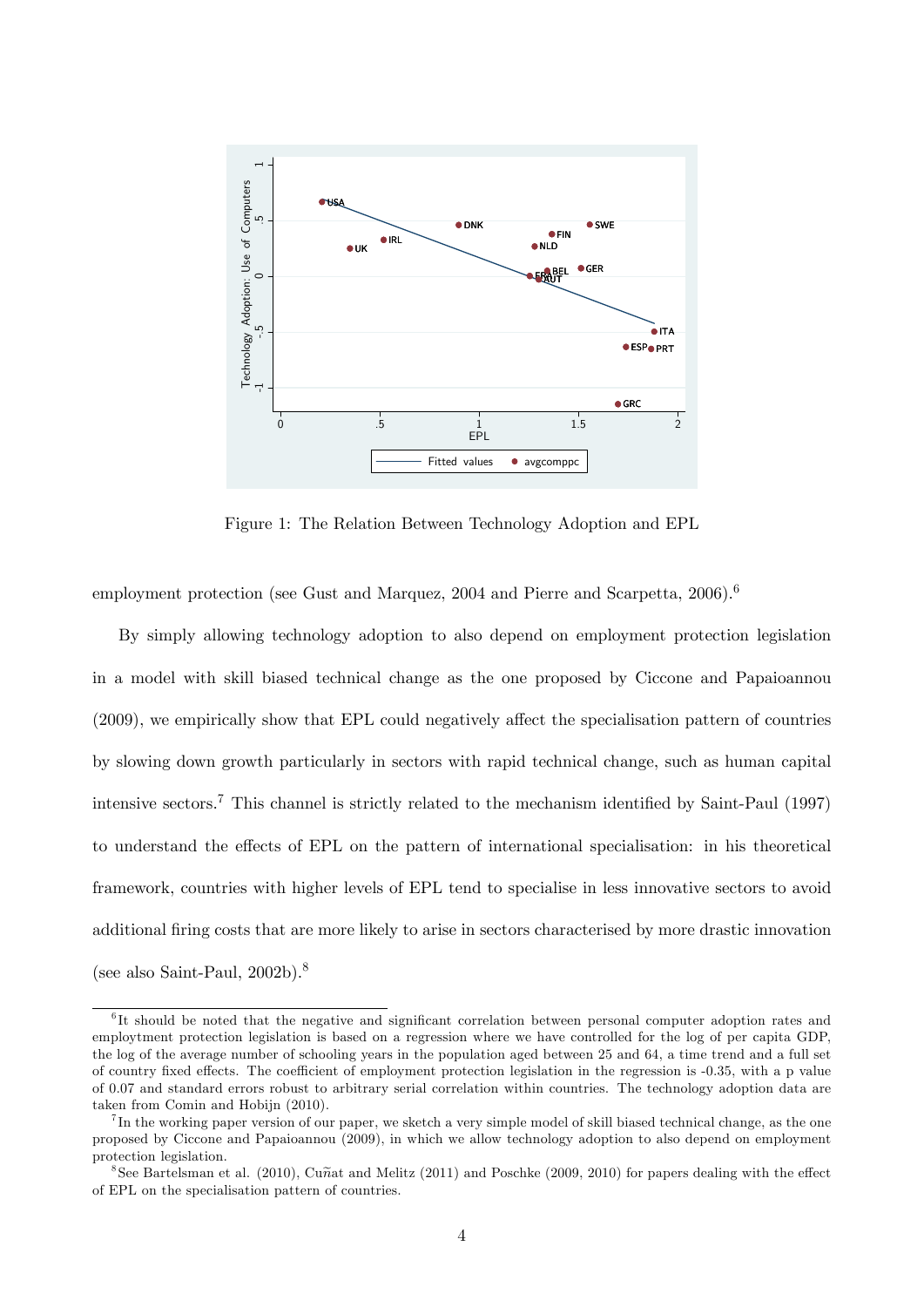In order to study the relations discussed above, in this paper, we analyse the effect of employment protection legislation on growth of value added and hours of work in Europe using EUKLEMS data for 51 manufacturing and service sectors for 14 countries during the period 1970-2005. In particular, we interact an indicator of EPL at the country level with a sectoral measure of human capital intensity which is invariant across countries (i.e., years of schooling in the workforce at the industry level) and is derived from US census data (as in Ciccone and Papaioannou, 2009). This methodology, first proposed by Rajan and Zingales (1998), has been proving popular among applied economists because it allows to overcome standard econometric problems of omitted variable bias and reverse causality through a difference-in-difference approach.

Our results clearly suggest that EPL has a negative effect on value added growth in more human capital intensive sectors. Our preferred estimates indicate that the growth rate differential between a sector at the 75th percentile of the human capital intensity distribution (production of other transport equipment) and a sector at the 25th percentile (tobacco) is in the range  $-0.5\%/0.9\%$  in a country at the 75th percentile of the EPL distribution (Greece) with respect to a country at the 25th percentile (Austria). A similar, but slightly smaller, effect is estimated for growth of hours of work. Finally, a significant negative effect on TFP growth is also found.

We check the robustness of this result considering various different specifications. First, we examine whether our interaction between EPL and human capital intensity partly captures other interactions of EPL with industry features that might be correlated with human capital intensity, such as R&D or physical capital intensity and sectoral riskiness. Second, we consider the role of alternative determinants of industry growth by including the relevant interactions between industry and country characteristics, such as the average years of schooling at the country level and the sectoral human capital intensity, the country capital output ratio and the industry physical capital intensity, the sectoral R&D intensity and the country R&D stock. Third, we include interactions between human capital intensity and country level variables potentially correlated with EPL such as union density, strike activity, wage bargaining coordination, the level of financial development and the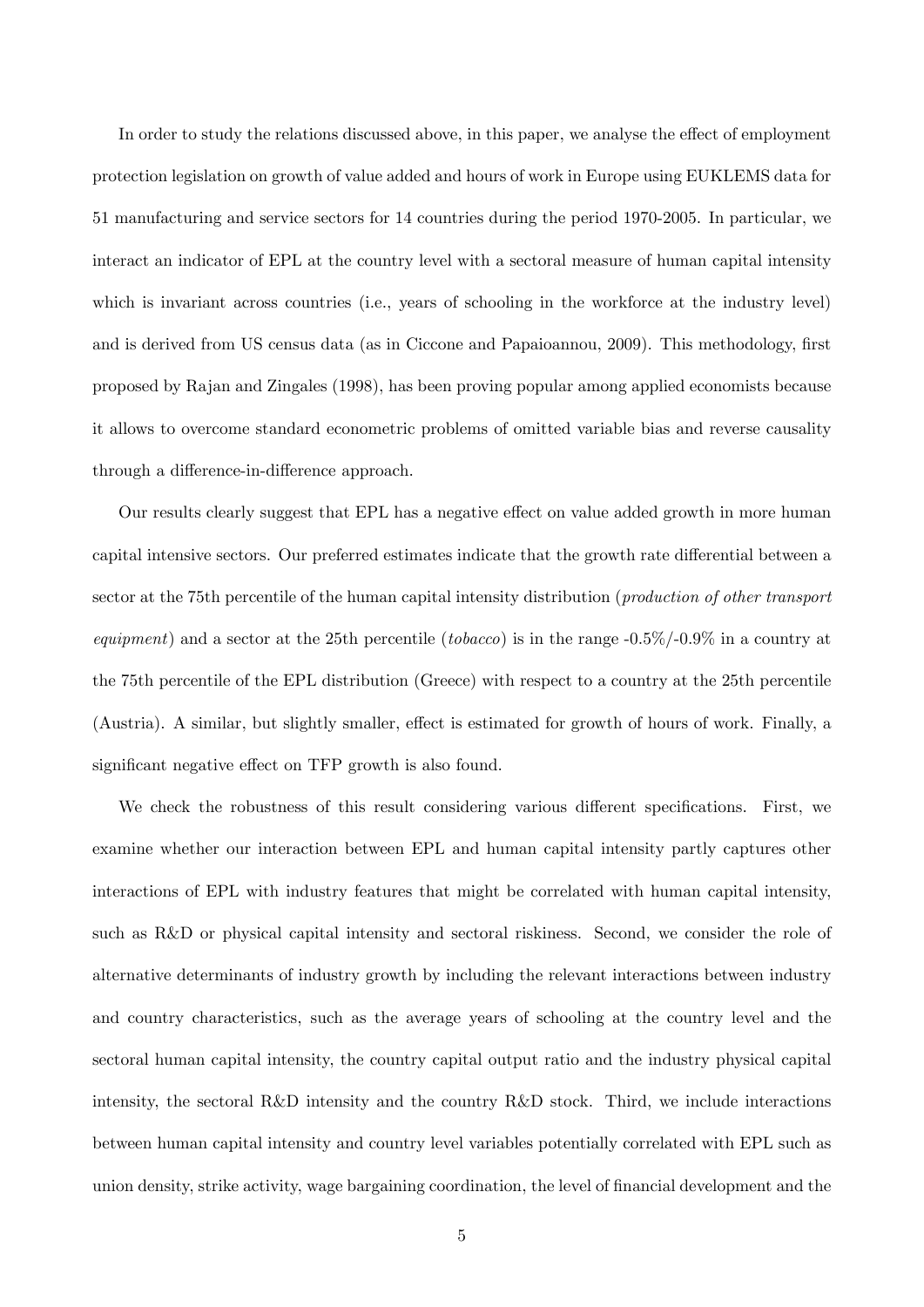presence of entry barriers. Furthermore, we also consider different indicators of EPL which take into account the increasing extensive use of fixed term positions in some European economies. Fourth, we consider the potential endogeneity of EPL by instrumenting it with political economy variables. Fifth, we consider the possibility that EPL may have a differential impact on growth depending on the country's distance from the technological frontier. We finally check that our main results are not driven by benchmarking bias using a two-step instrumental variable estimator recently proposed by Ciccone and Papaioannou  $(2010)$ .<sup>9</sup> We conclude that our robustness checks confirm the baseline results.

We add to the previous literature in various directions. First, we explore the role of labour market regulations in shaping the relation between technology adoption and growth, an aspect substantially neglected so far.<sup>10</sup> Moreover, by considering whether EPL disproportionately affects growth in human capital intensive industries, we offer empirical evidence on the role played by labour market institutions in driving the pattern of specialisation.<sup>11</sup> We argue that human capital intensity is a simple and general measure of the sectoral technology adoption propensity. The average schooling level of the workforce is in fact strictly correlated to R&D or ICT intensity, which are other natural measures of technological advances. We claim that our measure correctly captures the ability to successfully introduce recently developed technologies, as for example ICT and related technical advances, and to fully exploit their potential. Moreover, the technology adoption stage may be conceptually kept distinct from other aspects of technological change, as the production of innovation which is perhaps best captured by R&D activities: in this regard, our result that EPL slows down growth particularly in human capital intensive industries survives even after controlling for an interaction between R&D intensity and EPL. Second, by using a long period of time, we are able to capture long run effects of

<sup>&</sup>lt;sup>9</sup>In fact, Ciccone and Papaioannou (2010) show that using industry data of a benchmark country as a proxy for the relevant industry characteristics (human capital intensity in our case) might lead to a significant bias in parameter estimates whose direction is not clear a priori.

 $10$  See Bertola (1994) and Hopenhayn and Rogerson (1993) for the aggregate effects of labour legislation on growth. Nickell et al. (2005) study the effects of EPL on labour market outcomes.

 $11$ In this respect, our paper is strictly related to recent work by Bartelsman et al. (2010), who provide evidence of a negative effect of high firing costs on employment especially in high-risk sectors.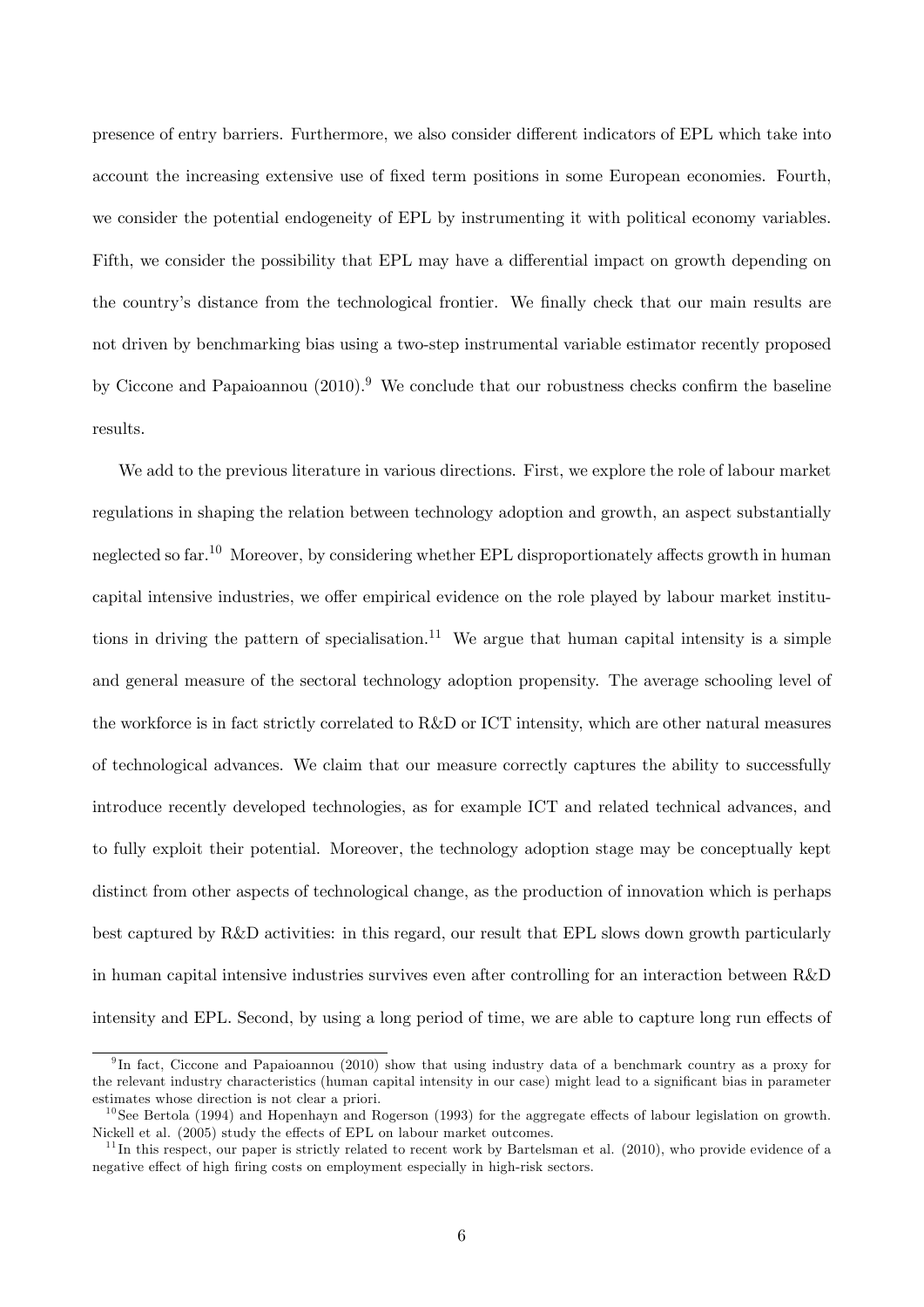labour market regulation, whereas previous papers focused on short run dynamics mostly considering only the manufacturing sector during the 90s. Finally, we show that our empirical Öndings are robust to other possible channels through which EPL can influence growth such as industry natural layoff propensity, as in Bassanini et al. (2009), or the degree of riskiness, as in Bartelsman et al. (2010); while, on the other hand, we experiment with other variables that may be correlated with technology adoption such as R&D or ICT intensity.

The rest of the paper is organised as follows. In Section 2 we describe the data; Section 3 contains our empirical methodology, while results are discussed in Section 4; we conclude in Section 5.

## 2 Data

### 2.1 Country-Industry Level

Data for real value added and hours of work are from the public release of the EUKLEMS database which contains detailed information on various industry-level variables for 14 OECD countries for the period 1970-2005. We extract the available data for 51 sectors according to the ISIC Rev3.1 classification for Austria, Belgium, Denmark, Finland, France, Germany, Greece, Ireland, Italy, the Netherlands, Portugal, Spain, Sweden, and the United Kingdom. We drop other EU countries as data were not available for the complete covered period and the US, as the latter is used as the benchmark in our differences-in-differences approach. Industries considered span from agriculture to manufacturing and market services, while we do not consider public administration and defense, community personal services, education, health and social works; in Table 1 we report main summary statistics for industries at the top and bottom quartile of the human capital intensity distribution.

#### [Insert Table 1 about here]

For many countries we do not have information about all 51 sectors, but in no case the number of industries falls below 35, with most countries in the range 45-51. Overall, our sample is based on 595 (618) observations in the case of value added (hours) growth regressions.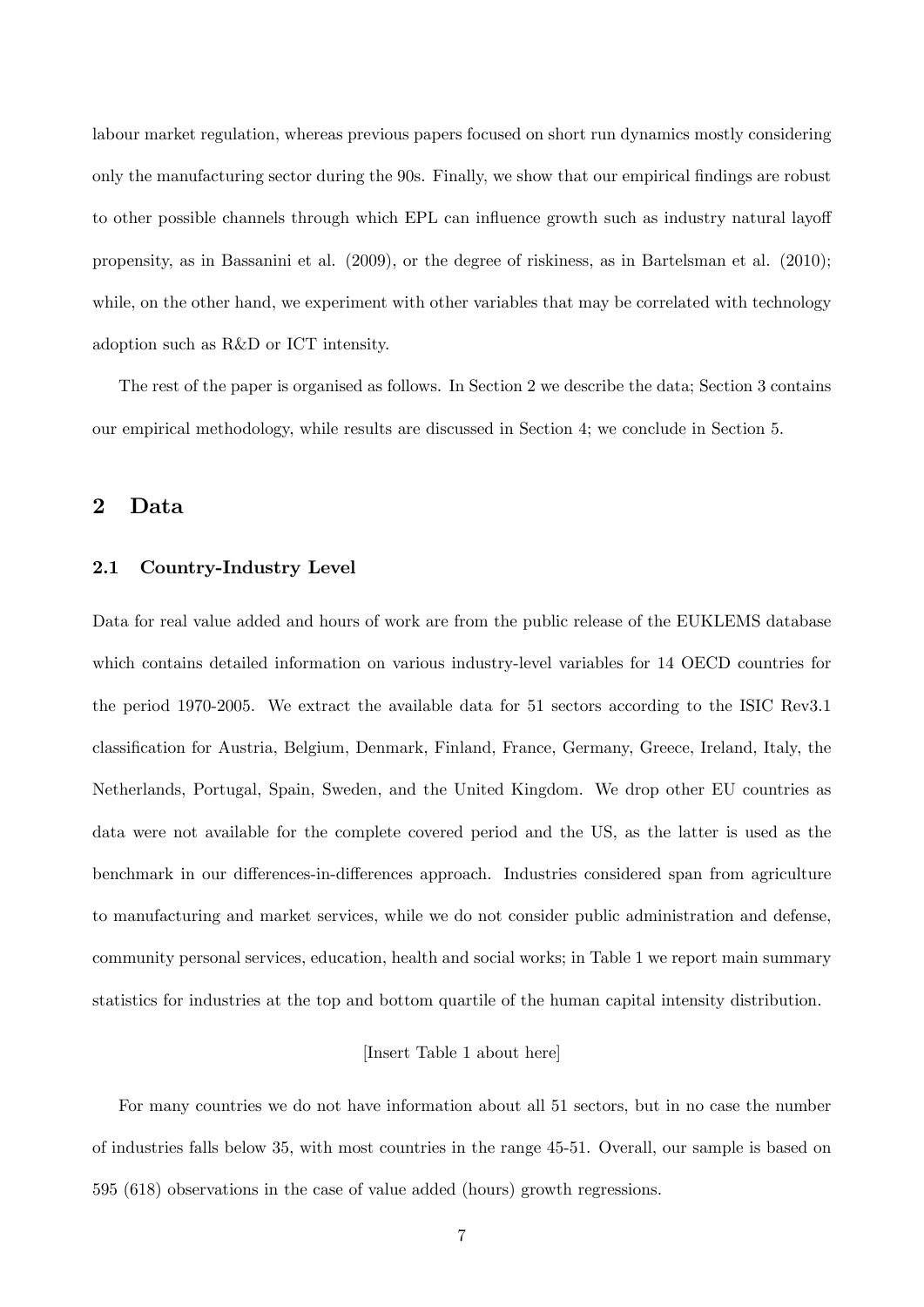#### 2.2 Industry Level

Our measure of human capital intensity at the industry level is derived from the Integrated Public Use Microdata Series database which collects individual microdata from US census. To construct such a measure, we closely follow Ciccone and Papaioannou (2009). We impute average years of schooling for each educational attainment in 1970 as follows: 0 (no schooling), 1 (Grades 1-4), 6 (Grades 5-8), 10 (Grades 9-11), 12 (12 Grade), 14 (College 1-3), 17 (College 4+). As the IPUMS database uses a different industry classification from the one in the EUKLEMS data, we recode sectors according to our definition.<sup>12</sup> Then, for each sector, we calculate the share of employees in each educational attainment level and multiply this share by the average years of schooling calculated above.<sup>13</sup>

We also consider another industry level variable that has been recently used to study the relationship between EPL and productivity (see Bassanini et al, 2009). We have built a proxy for each industry's specific layoff propensity, proxied with the fraction of workers that had been displaced, using data from the US 1994 CPS Displaced Workers Supplement.<sup>14</sup> Other sector level variables that we consider in the paper are the physical capital,  $R\&D$ , ICT and risk intensity. The first has been computed, as in Ciccone and Papaioannou (2009), as the ratio between real gross capital stock and value added in the US in 1970 using data taken from the EUKLEMS; in turn, R&D intensity is proxied by the R&D expenditure to value added ratio in the US in 1973 using data taken from the OECD ANBERD database;<sup>15</sup> ICT intensity was computed as the share of ICT expenditure in total investment outlays using EUKLEMS data; finally, as a proxy for risk intensity we use the standard deviation of the distribution of output growth across firms in the US, which has been made recently available for the manufacturing sector in the EUKLEMS database for the year 1992.

 $12$ The industry classification used in the IPUMS database is the Census Bureau Classification Scheme. See http://usa.ipums.org/usa/volii/97indus.shtml (accessed June 30, 2010). Details on the conversion methodology used are available upon request from the authors.

 $13$  Our measure of human capital intensity has a strong positive correlation  $(0.91)$  with the one used by Ciccone and Papaioannou (2009) for the manufacturing sectors in 1980.

 $14$ This is the oldest CPS survey on displaced workes we have been able to find. However, Bassanini et al. (2009) note that this measure is relatively stable over time.

<sup>&</sup>lt;sup>15</sup>Unfortunately, we have been able to get information for R&D data only for a limited number of (mainly) manufacturing industries.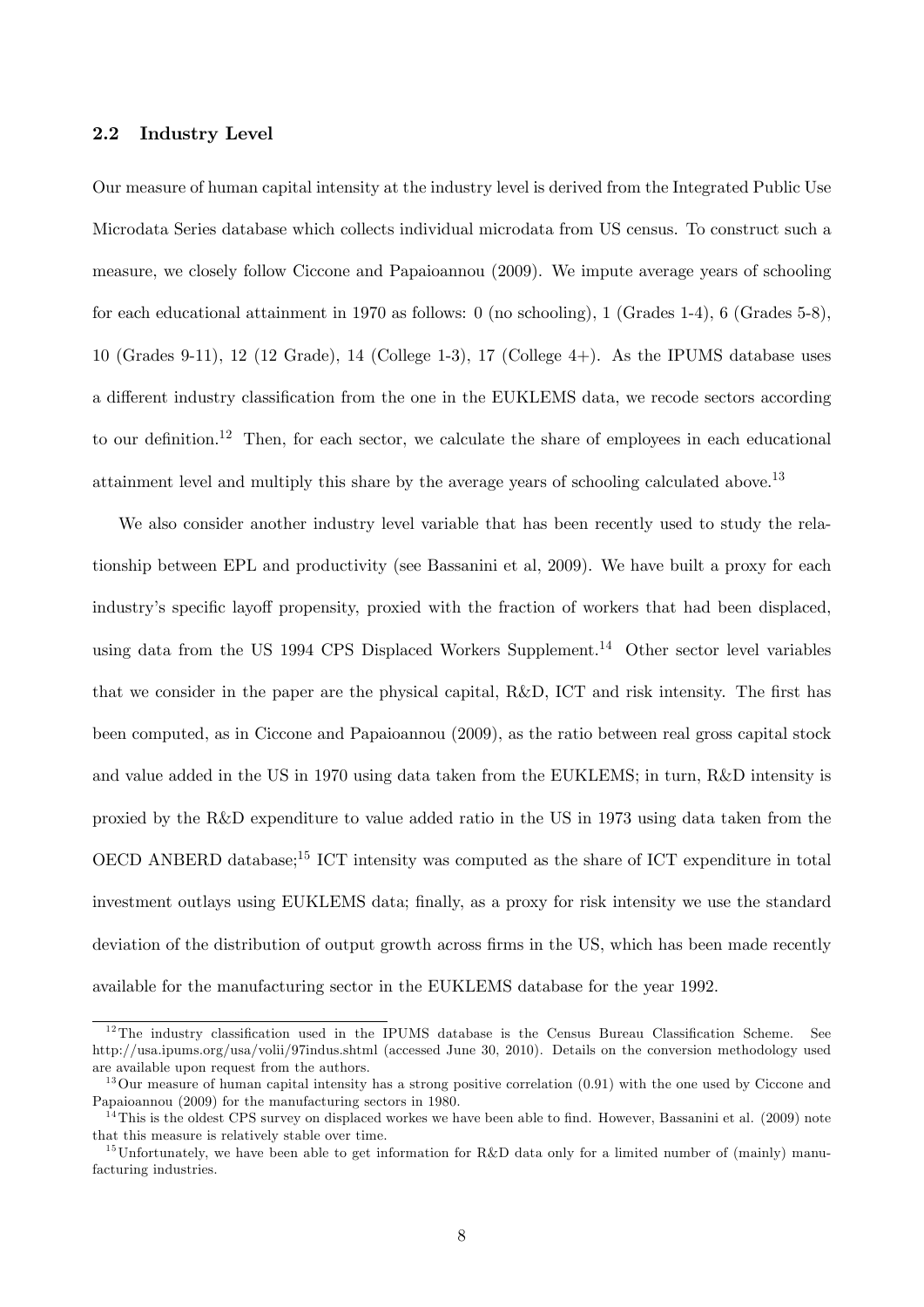#### 2.3 Country Level

The indicator of EPL at the country level is taken from Checchi and Lucifora (2002) who originally used the one by Nickell et al (2005). Data are five years average starting from the 60s; we construct an average measure of EPL from 70-75 to 95-00 that varies from 0 (less regulated) to 2 (most regulated). One pitfall of this indicator of EPL is that there is no information for Portugal and Greece: for these two countries we therefore use data taken from the most recent release of the OECDís employment protection legislation indicators, appropriately rescaled to compare it with that of Nickell et al  $(2001).^{16}$  As a robustness check, we also use, as a measure of EPL, the recent OECD indicator just mentioned: in particular, we use the OECD EPL indicator EP\_v1, which is an unweighted average of employment protection for regular and temporary contracts, and we construct an average measure for the period  $1985-2005$ .<sup>17</sup> Furthermore, as an additional robustness check, we also consider the OECD index EP\_v2, which measures EPL for the period 1998-2005 as a weighted average of EPL for regular contracts, temporary contracts and collective dismissals.

Remaining control variables are taken from different sources. From the Barro and Lee (2001) dataset we extract different measures of schooling at the country level such as years of schooling in the population with more than 25 years in 1970 and the average growth rate of this measure over the period 1970-1999.<sup>18</sup> From Checchi and Lucifora (2002) we also extract measures of strike activity (number of employees participating in strikes over total number of employees), union density (number of enrolled over total employees) and the tax wedge. In turn, we have used an index of coordination of wage bargaining, which takes values between 5 (i.e. economy wide bargaining) and 1 (fragmented bargaining, mostly at the company level).

Other country level controls come from conventional sources. Financial development is measured

 $16$ All main results are robust to dropping Greece and Portugal.

 $17$ The disadvantage of the OECD data is that they have information for Greece and Portugal but they do not cover the beginning of our sample period. In any case, the correlation between the two indicators is very high and equal to 0.96.

 $18$  For the regressions that we run over selected subperiods, we always consider the value that the different variables take at the beginning of the sample period, unless otherwise stated.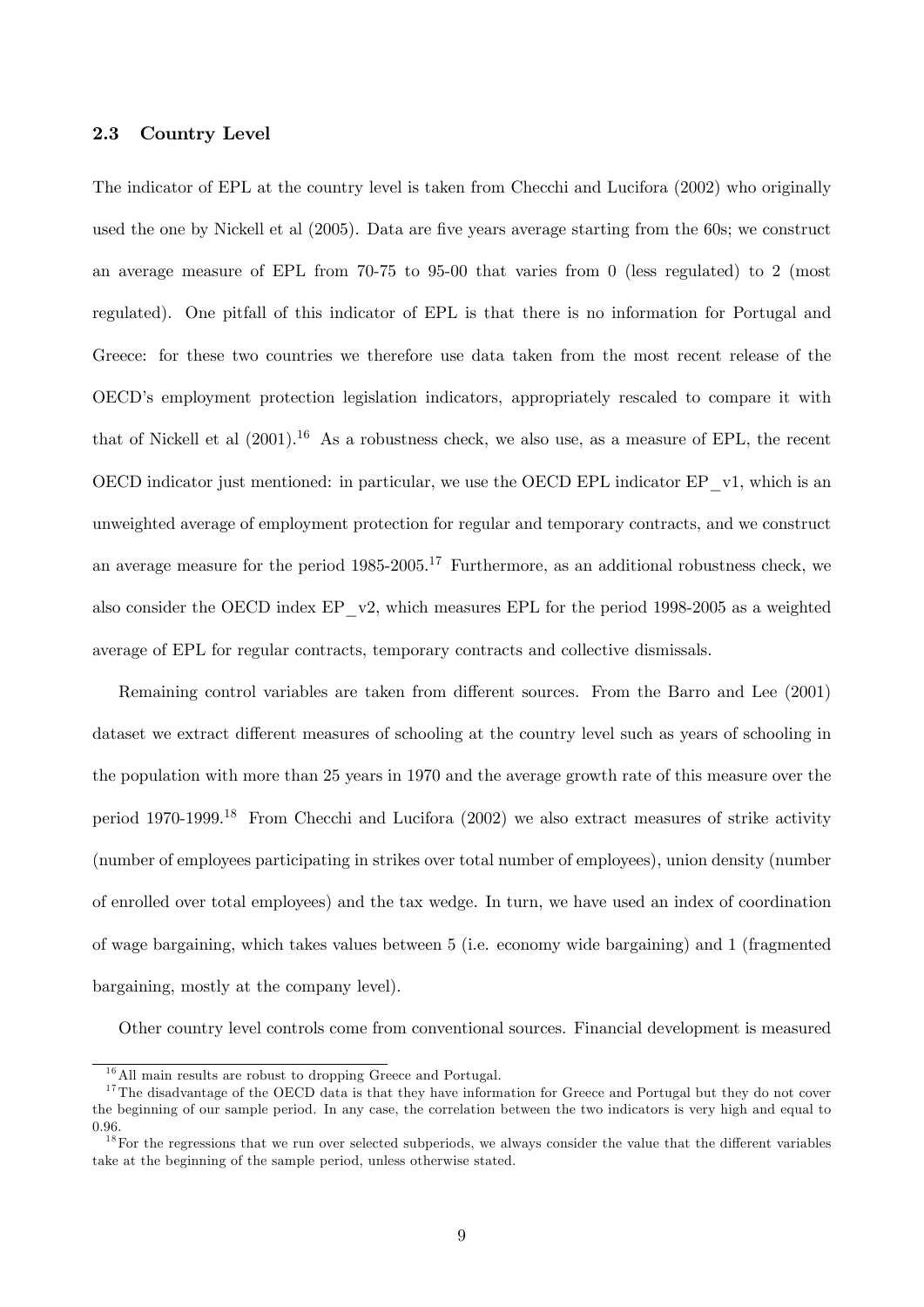as the ratio between domestic credit to private sector and GDP and is taken from the World Bank Global Development Finance database; a measure for the rule of law has been proxied with the structure and security of property rights index reported in the Economic Freedom of the World database; trade openness is computed as the ratio between the sum of export and imports over total GDP; GDP per capita is from the most recent release (6.3) of the Penn World Tables; our measure of product market regulation is calculated as an average of entry barriers over the period of analysis taken from the OECD product market regulation database; finally, our measure of TFP is computed assuming that GDP is produced with a Cobb-Douglas technology with a labour share of one third using data from Klenow and Rodriguez-Clare (2005).

A few more words are necessary for the computation of the physical capital-output ratio. We follow Klenow and Rodriguez-Clare (1997) by computing the capital to output ratio in 1950 as  $\frac{K}{Y}=\frac{I_{k}/Y}{g+\delta+}$  $\frac{I_k}{g+\delta+n}$ , where  $I_k/Y$  is the average investment rate in physical capital between 1950 and 1970, g and  $n$  are the average rate of growth of labour productivity and of population over the same period, respectively, and  $\delta$  is the depreciation rate which is set equal to 8%. We then apply a standard perpetual inventory method to derive the capital stock (and therefore the capital output ratio) for 1970 and 1990.

The R&D stock data is obtained using data from different sources. For all countries but Greece, Belgium, Austria and Portugal we use the EUKLEMS data on the R&D stock for the market economy, which were constructed applying the perpetual inventory method to R&D expenditure data. As the EUKLEMS series start in 1980, we compute the R&D stock for previous years by applying the perpetual inventory method backwards to 1973 using OECD data on R&D expenditure from the OECD ANBERD database. For Greece, Belgium, Austria and Portugal we use the OECD expenditure data and apply the perpetual inventory method forward to derive estimates of the R&D stock for 1973 and 1990.<sup>19</sup>

<sup>&</sup>lt;sup>19</sup>For these countries we need a value for the R&D stock in the first year. We compute this benchmark value as  $R\&DSTOCK_{1973} = R\&D_{1973}/(g + \delta)$ , where  $\delta$  is the depreciation rate, set at 12%, g is the average rate of growth of R&D expenditure over the period 1973-1985 and R&D is R&D expenditure.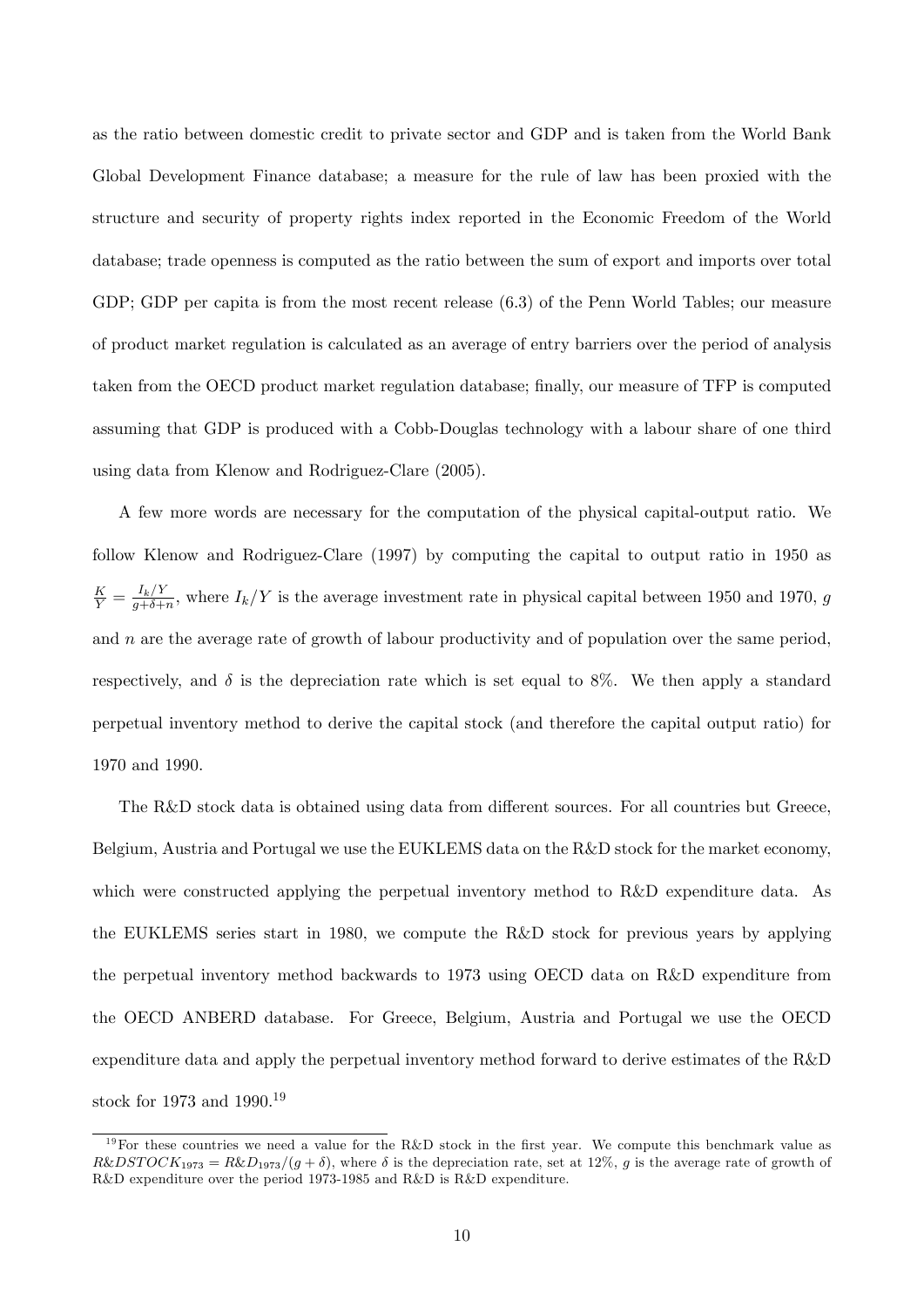## 3 Estimation and Identification

Our empirical framework is similar to that of Ciccone and Papaioannou (2009) and is based on the differences-in-differences approach pioneered by Rajan and Zingales (1998) and subsequently employed in many other empirical applications. In order to evaluate whether employment protection legislation tends to reduce growth particularly in human capital intensive industries, we estimate different versions of the baseline equation:

$$
\Delta \ln y_{s,c,1970-05} = \alpha (HCINT_{s,1970} * EPL_{c,1970-05}) + \gamma W_s' Z_c + \delta \ln y_{s,c,1970} + v_s + u_c + \varepsilon_{s,c} \tag{1}
$$

where the dependent variable is the average rate of growth of value added or total hours worked in country c and sector s over the period 1970-2005;  $v_s$ ,  $u_c$  and  $\varepsilon_{s,c}$  are sector and country specific fixed effects and a conventional error term, respectively;  $HCINT<sub>s</sub>$  is the human capital intensity of each industry; EPL is the country average degree of employment protection over the period 1970-2000. Furthermore, our regression specification takes into account other possible determinants of industry growth by including the relevant country and sector interactions  $W_s'Z_c$ , such as the country years of schooling in 1970 (and the improvements in schooling years over the sample period) and the sector human capital intensity in 1970; the country capital-output ratio and the sectoral physical capital intensity in 1970, and the industry R&D intensity and the country R&D stock in 1973. Finally, we take into account possible convergence effects by including in all regression specifications the log of the dependent variable at the beginning of the period.

In equation  $(1)$  country dummies should pick up the effects of any omitted variable at the country level, such as the quality of institutions, macroeconomic conditions over the period, social norms, etc.; in turn, industry fixed effects may capture differences in technologies or sector specific patterns of growth. A negative sign for the coefficient  $\alpha$  would indicate that countries with higher degrees of employment protection legislation tend to grow less in schooling intensive industries: in other words, employment protection legislation tends to slow down growth disproportionately in human capital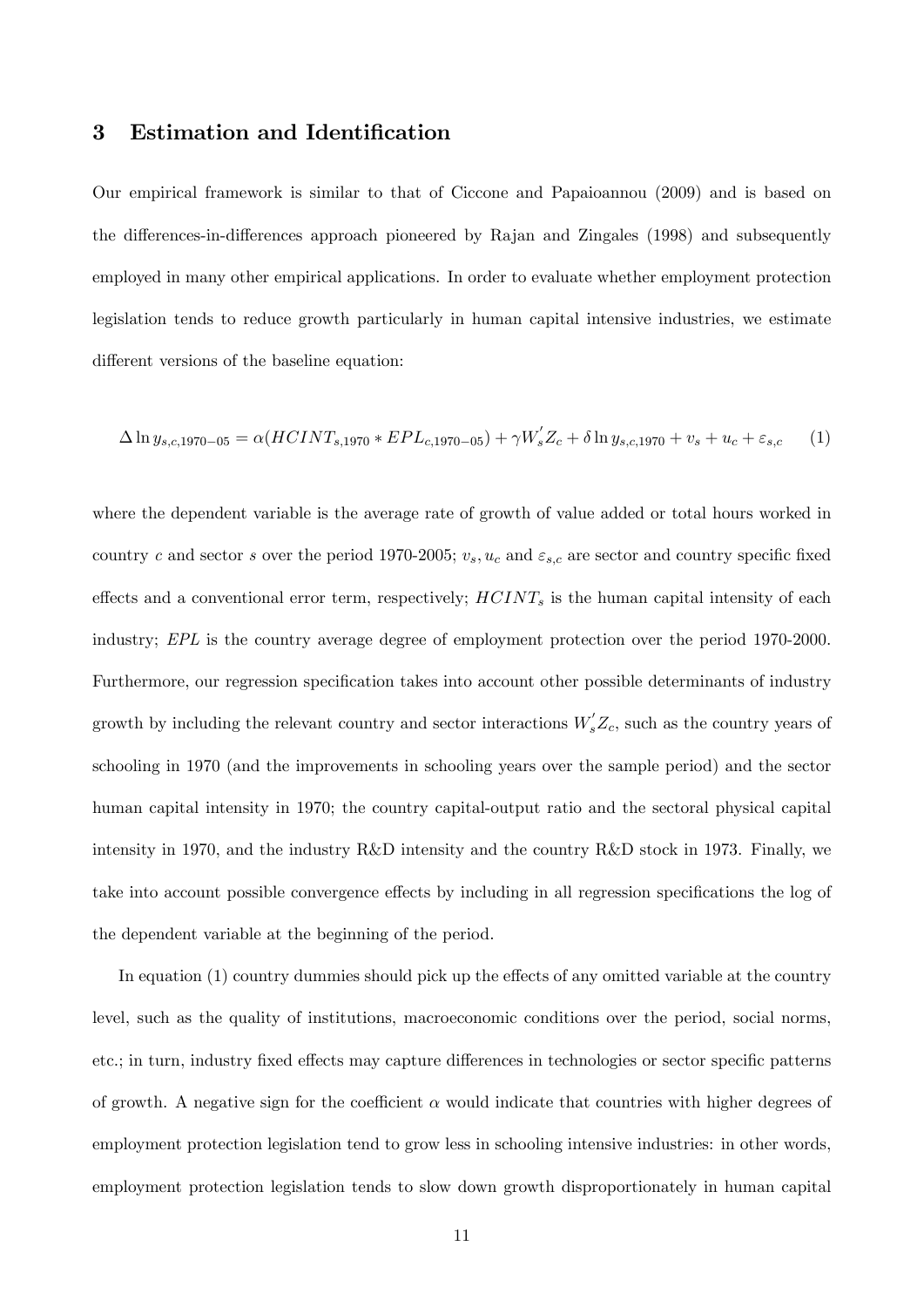intensive industries, and as a result high-EPL countries tend to specialise in less schooling intensive industries.

The inclusion of  $W_s'Z_c$  is important because there is evidence that countries with an abundant factor tend to specialise in industries that use intensively that factor (Ciccone and Papaioannou, 2009). Controlling for the relevant country-industry interactions should allow us to take into account the possibility that  $W_s$  (e.g. an industry physical capital intensity) and  $HCINT_s$  or  $Z_c$  (e.g. a country capital stock, the accumulation of human capital, etc.) and  $EPL<sub>c</sub>$  are correlated: in this case, the omission of the relevant country-industry interactions would tend to bias the OLS estimates of  $\alpha$ . In addition to this, given that there might be other country-level variables, potentially correlated with EPL, that might interact with industry schooling intensity, as a robustness check we also include additional interactions between  $HCINT$  and country level variables such as GDP per capita, financial development, the respect of property rights, the stock of R&D capital, union density and other labour market institutions.

Moreover, in order to consider the possibility that EPL might interact with some other industry characteristics, in some specifications we augment our regressions with interactions between EPL and sector level variables, such as  $R&D$ , physical capital, riskiness and layoff intensities. Furthermore, given that there might be reasons to believe that causality might go in the other direction, namely from growth to employment protection legislation (see below), we also estimate a version of equation (1) in which we instrument EPL with different variables rooted in the history of each country and political economy variables. Finally, we check that our main results are not sensitive to the benchmarking bias highlighted by Ciccone and Papaioannou (2010).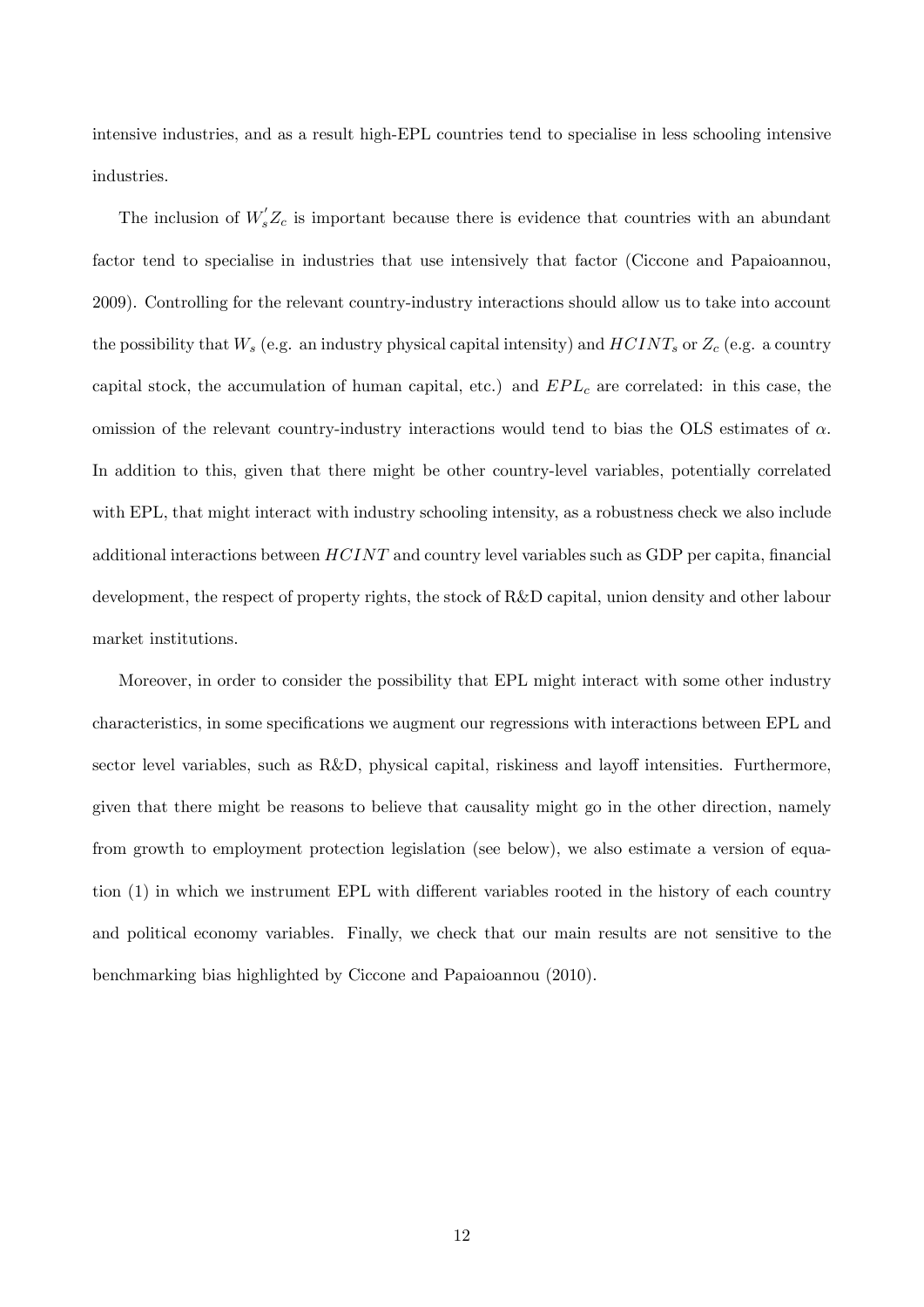## 4 Results

#### 4.1 Basic Results

We first investigate whether human capital intensive industries grew faster in countries with less strict employment protection legislation over the period 1970-2005. In columns 1 to 3 of Table 2 we measure industry growth using value added  $(VAg)$ , while in columns 4 to 6 we proxy the changes in production structure with the growth rate in total hours worked (Hg). In columns 1 and 4 we start with a parsimonious specification of equation  $(1)$ , as we control only for country and sector fixed effects and for initial differences in the size of sectors (by including the log of value added or hours worked in 1970). The coefficient of the interaction between the average level of employment protection over the period 1970-2005 and human capital intensity is negative and statistically significant at the  $1\%$  level in both columns 1 and 4. In the case of value added growth, the coefficient of  $-0.00805$ implies a yearly growth differential of  $0.89\%$  between the sector at the  $75<sup>th</sup>$  percentile (*production* of other transport equipment) and at the  $25<sup>th</sup>$  percentile (tobacco) of human capital intensity in a country at the  $25<sup>th</sup>$  percentile of EPL (such as Austria, with an average of 1.119 over the period) compared with a country at the 75<sup>th</sup> percentile of EPL (such as Greece, with an average of 1.797).<sup>20</sup> If we measure industry growth using data on total hours worked, we find a slightly smaller effect, namely -0.00668, which implies a growth differential of about 0.74% between the sector at the  $75^{th}$ and the  $25<sup>th</sup>$  percentile of schooling intensity in a country at the  $25<sup>th</sup>$  percentile of EPL compared to a country at the  $75^{th}$  percentile of EPL.

#### [Insert Table 2 about here]

As shown in Ciccone and Papaioannou (2009), human capital intensive industries tend to grow faster in countries with higher initial levels of schooling, the intuition being that, if technological progress has been skilled labour augmenting over the sample period, higher levels of schooling should

 $^{20}$  If we consider the two countries with the highest and the lowest levels of EPL over the 1970-2005 period, namely Portugal  $(2.000)$  and the UK  $(0.337)$ , the annual growth differential could be as high as  $2.1\%$ .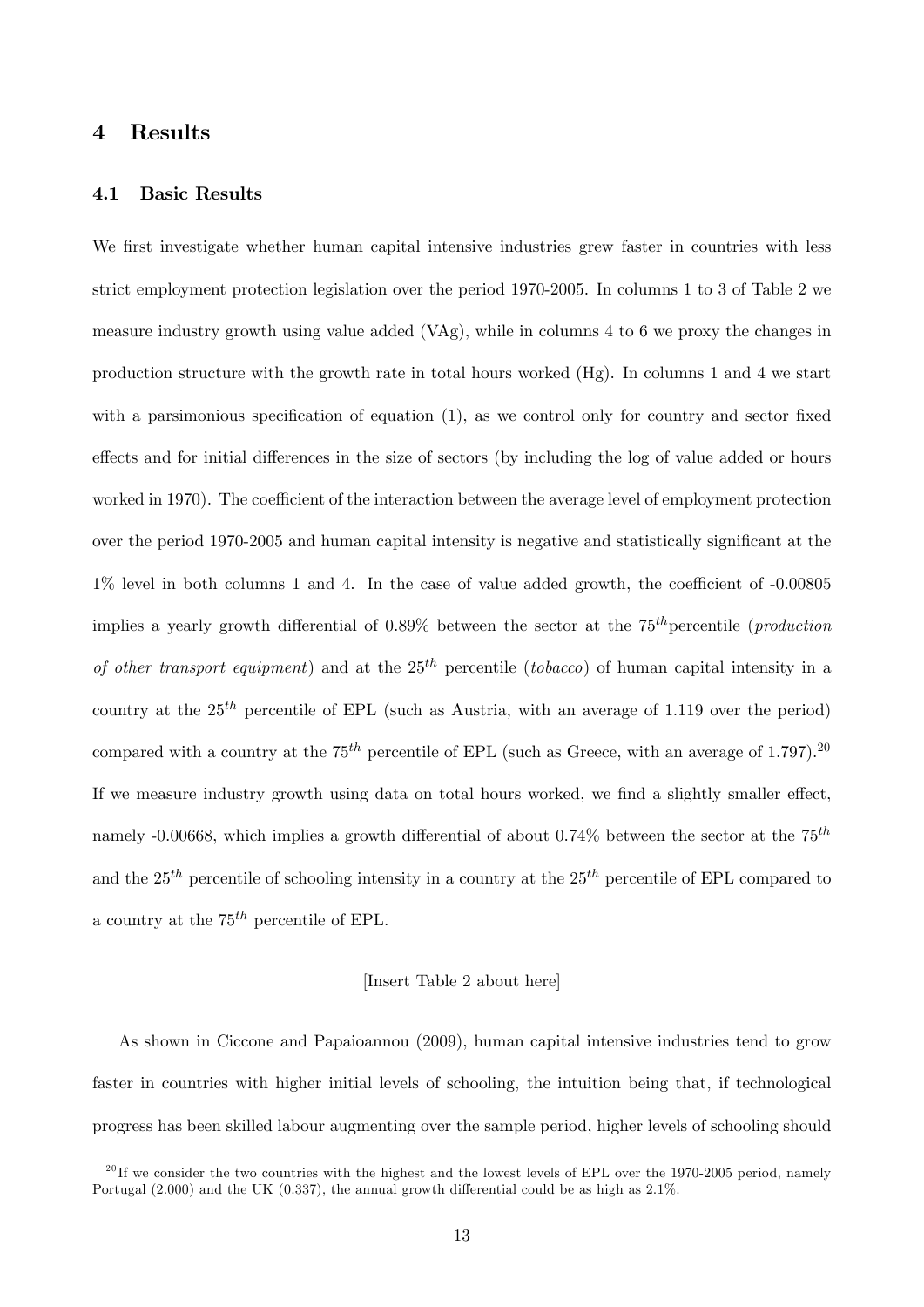foster the adoption of new technologies. However, if employment protection legislation were lower in countries with more years of schooling, then the interaction term between EPL and human capital intensity might be downward biased if we do not control for years of schooling. In order to check for this possibility, in columns 2 and 5 we have included interaction terms between human capital intensity and both the years of schooling at the country level in 1970 and the country level increase in average years of schooling over the sample period. Regression results show a positive and significant coefficient for the human capital level interaction, and a positive but slightly insignificant coefficient for the accumulation term, broadly confirming the results of Ciccone and Papaioannou (2009) for a different set of countries-industries and for a longer period of time.<sup>21</sup> Reassuringly, the interaction term between EPL and human capital intensity is still negative and statistically significant.

Finally, in columns 3 and 6 we drop the interaction between EPL and human capital intensity in order to compare our results with those reported by Ciccone and Papaioannou (2009) in their Table 3, column 1: in the case of the value added regression we find both a level and a growth effect of human capital, with an order of magnitude that is very similar to that implied by the estimates reported in Ciccone and Papaioannou (2009): interestingly, we find that in columns 3 and 6 the magnitude of the interaction terms between human capital intensity and both the years of schooling at the beginning of the period and its accumulation over the period go up, probably suggesting an upwards bias associated to the omission of the EPL-schooling intensity interaction.<sup>22</sup>

Our model specification, as well as our empirical findings, suggest that EPL tends to depress value added growth particularly in high human capital intensive industries. However, because in our model EPL affects value added growth through its effect on technical change in human capital intensive industries, one should also expect that TFP growth is negatively affected by EPL in such

 $21$  In the case of the value added growth regression, the coefficient of the interaction between human capital intensity and the initial level of human capital implies an annual growth differential of about 0.55% between the sector at the  $75<sup>th</sup>$  percentile and at the  $25<sup>th</sup>$  percentile of human capital intensity in a country at the  $75<sup>th</sup>$  percentile of years of schooling distribution compared with a country at the  $25^{th}$  percentile.

 $^{22}$  For robustness checks to possible outliers and influential observations we also run the specifications in Table 2 dropping, one at a time, each sector and then each country. The interaction term between human capital intensity and EPL remains negative, statistically significant and with very similar magnitudes to that reported in Table 2.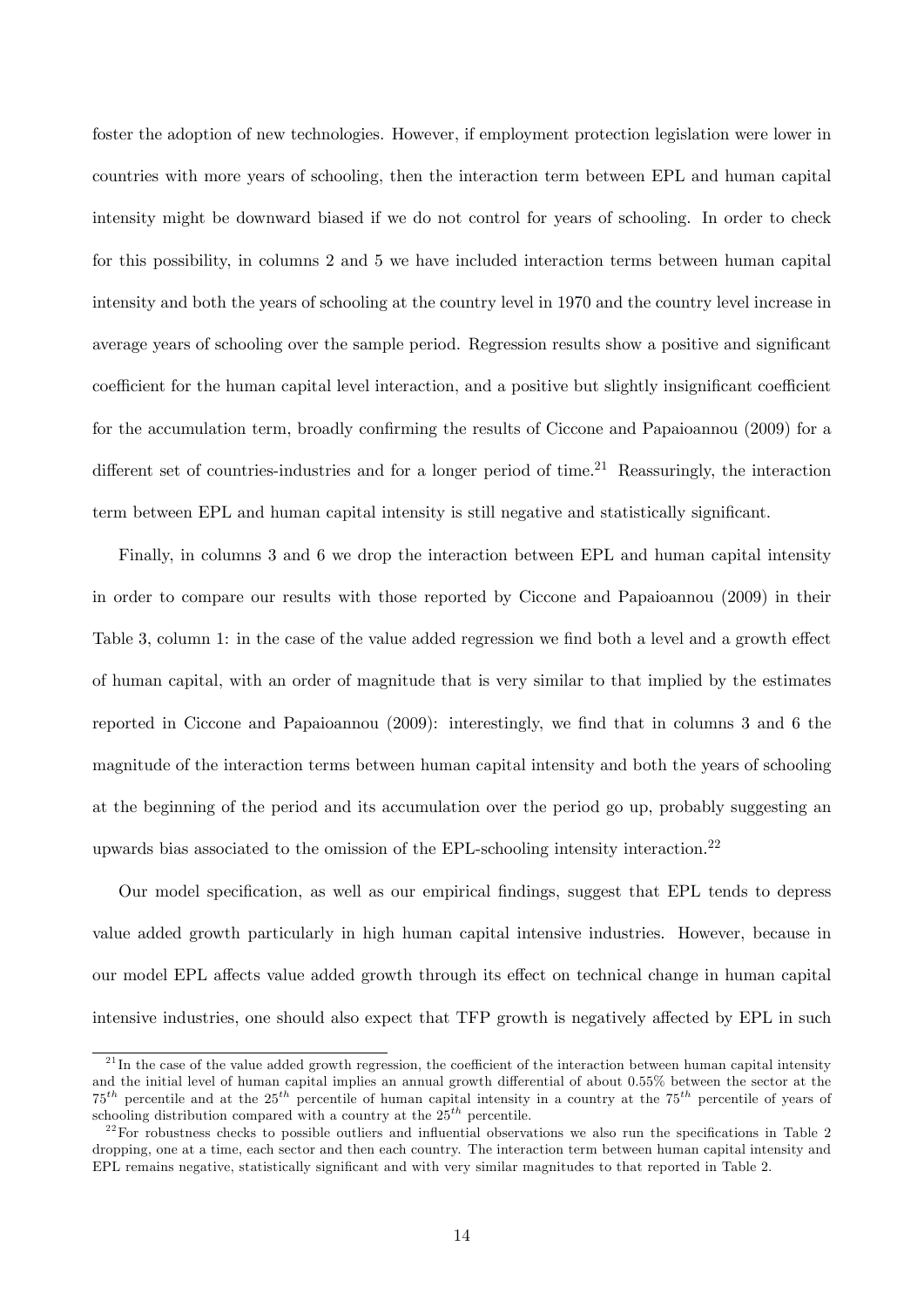industries. In turn, as discussed by Autor et al.  $(2007)$ , the effect on labour productivity growth is not clear, given the *a priori* uncertain effect of EPL on employment, as firing restrictions reduce both job creation and destruction. For these reasons we run the above regressions with TFP growth and labour productivity as dependent variables.<sup>23</sup> Our results, which are available upon request, confirm that the interaction term between human capital intensity and EPL has a negative effect on TFP growth: in fact the coefficient (t statistic) varies between  $-0.0135$  ( $-1.96$ ) and  $-0.0125$  ( $-1.76$ ) depending on the specification adopted. On the other hand we obtain a negative (but not statistically significant) effect of EPL on labour productivity growth. This result is in line with the one found by Autor et al. (2007) in the manufacturing sector in the US. As they suggest, one possible mechanism behind this result is that the increase in adjustment costs of labour pushes firms to increase capital investment and/or change the composition of the labour force with ambiguous effects on labour productivity.

In Table 3 we try to address possible endogeneity concerns of EPL. There can be different reasons that can make EPL endogenous: for example, EPL may be simply picking up the effects of some country level omitted variables that tend to affect growth especially in human capital intensive industries (see below); alternatively, EPL and growth might be jointly determined if a country that specialises in low human capital intensity and slow growth industries is also more likely to adopt a high degree of employment protection legislation (see, for example, Saint Paul (2002a), for a theoretical model).

We use different instruments for  $EPL<sup>24</sup>$  The first, quite standard in the literature, is the percentage of years of left-wing governments over the sample period: the economic rationale of using this instrument is that the country level intensity of labour regulations has been found to depend

 $^{23}$  For lack of data in the EUKLEMS database, the TFP growth regressions have been run on a sample of 26 industries (without Portugal and Greece) over the period 1990-05. See the robustness section below for additional regressions run on the same estimation period.

 $24$  We also instrument the level of schooling with its lagged values as suggested by a large literature on the endogeneity of human capital on growth. Moreover, in the context of our study, in countries with high levels of EPL, workers can invest more in human capital to increase their probability of getting a job (or reduce the probability of being fired). Results are available upon request and confirm findings presented below.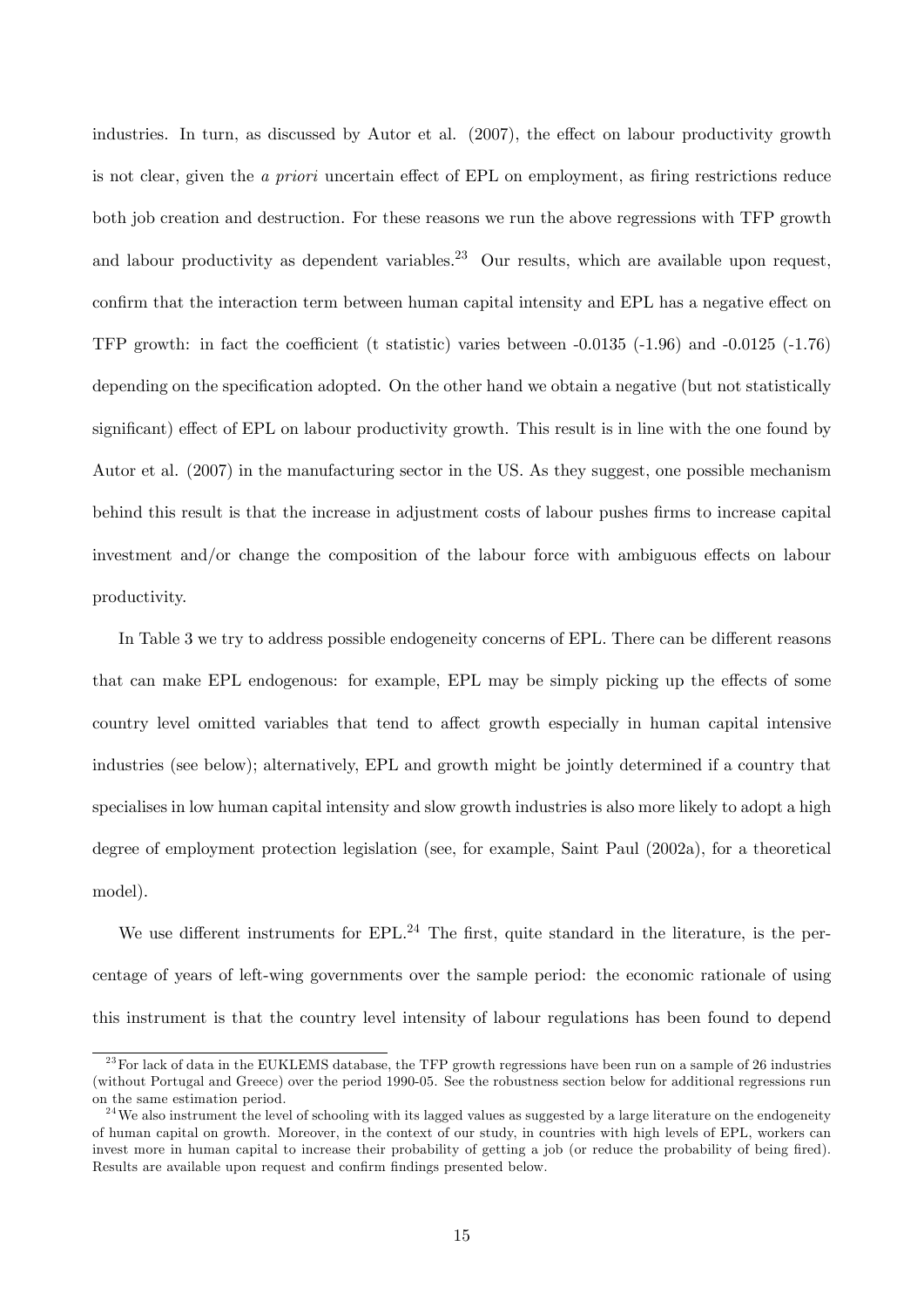on the political power of the left (Botero et al., 2004). For the second instrument we instead follow Bassanini et al. (2009) and we build a dummy equal to one for those countries that experienced a dictatorship spell before 1970 (excluding World War II) and zero otherwise, the intuition being that historical evidence suggests that fascist dictatorships tended to protect workers against unfair dismissals due to their paternalistic views of labour relations.

Finally, we built dummies that proxy the attitude taken by governments towards the development of labour unions in the early  $20^{th}$  century. Using a taxonomy recently used as an instrument for the quality of todayís labour relations by Mueller and Philippon (2011), it is possible to group countries into three categories, namely political inhibitors (Italy, France, Spain, Portugal and Greece), political facilitators (Germany, Austria and The Netherlands) and political neutrals (Belgium, Denmark, Finland, Ireland, Sweden and the UK). The first group is composed by countries whose government highly oppositional stance against the development of labour unions led to highly conflicting and radical labour movements; in turn, the second category considers countries whose governments coopted labour unions into the system, which in turn led to cooperative labour unions; Önally, the third category groups countries that can be considered as an intermediate case (neutral). The economic justification for using these dummies as instruments for EPL is that, in political inhibitor countries, the radical and conflicting labour unions might have pushed in the past century for legislations aimed to protect workers against unfair dismissals, unlike what might have happened in most facilitator or neutral countries, where agreements between labour unions and employers are more likely and therefore the necessity for unions to push for employment protection legislation might be less strong.

#### [Insert Table 3 about here]

In columns 1 and 5 of Table 3 we instrument the interaction of human capital intensity with EPL with the interaction of human capital intensity with the left wing government indicator and the dictatorship spell dummy. First stage results, reported in the bottom part of the Table, suggest that both variables are significant and with the expected sign: countries that experienced a dictatorship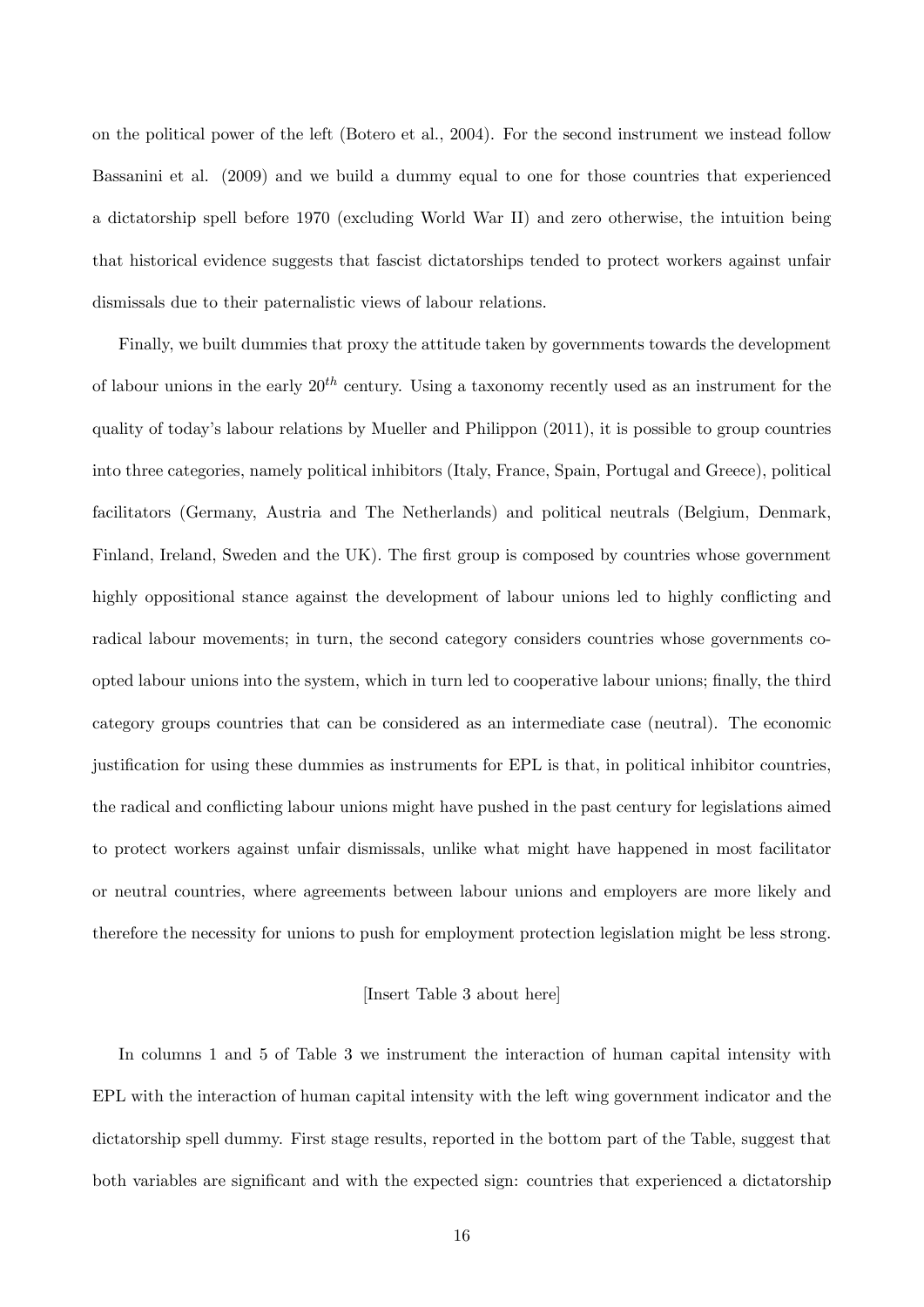spell and that had many years of left wing governments also tend to have stronger EPL. Moreover, the Hansen J statistics rejects at the 10% level the null hypothesis that the instruments are correlated with the error term and the Kleibergen-Paap LM and F statistics do not suggest problems of underidentification or weak instruments problems.<sup>25</sup> Second stage results suggest that the human capital intensity-EPL interaction is always negative and statistically significant with a magnitude which is only slightly lower than that reported in Table 2 for the OLS case. In columns 2 and 6 we check the robustness of these results by instrumenting the interaction between human capital intensity and EPL with the interaction of human capital intensity with the left wing government indicator and the dummies for cooperative and neutral labour origins. First stage results suggest that countries with neutral and cooperative labour origins tend to have a lower degree of EPL, while second stage results confirm that EPL tends to significantly reduce growth particularly in human capital intensive industries.<sup>26</sup> In columns 3 and 7 we use the dictatorship spell dummy and the labour origin dummies as instruments for EPL and main results are broadly confirmed. Finally, in columns 4 and 8 we jointly consider all three sets of instruments: again, the human capital intensity-EPL interaction is negative and statistically significant and first stage results do not display evidence of weak identification and weak instrument problems.<sup>27</sup>

We then test the robustness of our main results to some of the other determinants of industry growth suggested in the literature by including the relevant country and sector interactions  $W_s'Z_c$ . Moreover, because human capital intensity is quite different from other sector-level intensity measures that have been previously used in the literature to analyse the effect of EPL on productivity growth, we also assess whether interacting EPL with other sector level intensity measures affects our main result that EPL tends to reduce growth disproportionately in human capital intensive industries.

 $^{25}\rm{Underidentification}$  and weak instruments tests are availble from the authors upon request.

 $26$  Again, we do not have evidence of weak instrument problems.

 $27$  We have also explored the use of legal origin dummies as excluded instruments (as in Bassanini et al., 2009) and our main results are virtually unaltered.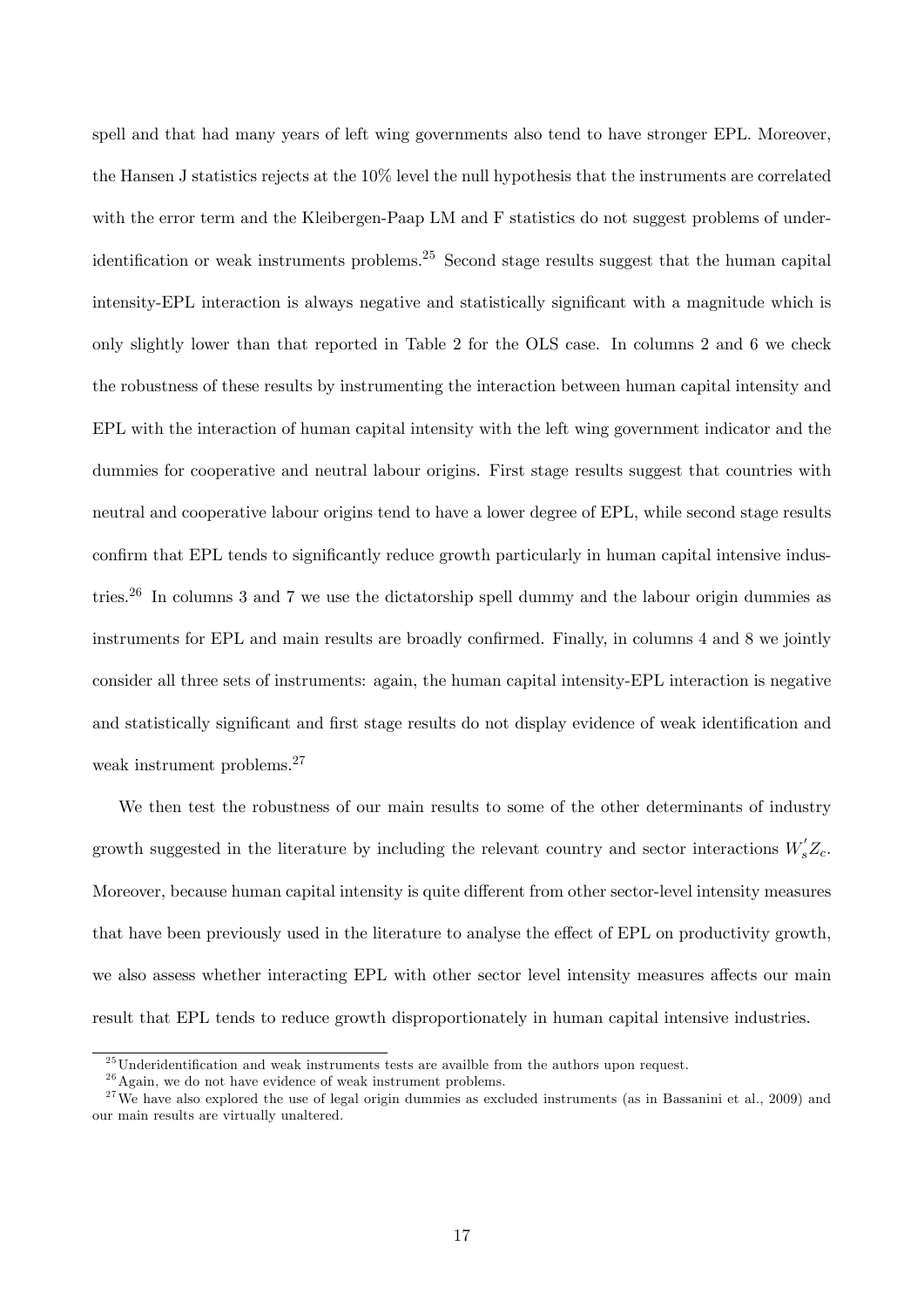First, as in Ciccone and Papaioannou (2009), in column 1 of Table 4 we include an interaction term between a country capital-output ratio and a sector physical capital intensity to take into account the possibility that, if physical and human capital intensity are correlated, then the interaction between schooling intensity and EPL might be picking up the effect of a country physical capital stock: parameter estimates show that our results are basically unchanged and the coefficient of the physical capital interaction term is not statistically significant.<sup>28</sup> In column 2, we interact R&D intensity with our measure of EPL. As expected, more R&D intensive sectors grow less in countries with higher level of EPL: in particular, the coefficient on the interaction term is negative and statistically significant at  $10\%$  level. However, the latter effect becomes insignificant when we jointly consider the role of human capital and R&D intensity in column 3; interestingly, the negative effect of the interaction of EPL with human capital intensity stands out.<sup>29</sup> This result may suggest that EPL slows down growth by affecting the adoption of technology rather than the production of innovation. Following Samaniego (2006), we further check this result calculating a measure of ICT intensity at sectoral level (proxied by the share of ICT in total investment spending in the US as of 1970, using data from EUKLEMS) and interacting this measure with EPL: results in columns 4 and 5 are very similar to those found in the case of R&D.

#### [Insert Table 4 about here]

Bartelsman et al. (2010) note that the proportion of high skilled workers in a sector is positively related to the riskiness of that sector, proxied by the observed variance of labour productivity within an industry averaged across countries. Therefore it might be important to take into account the possibility that our interaction is picking up such correlation. Hence, in column 6, we add an interaction term between our measure of sector riskiness and EPL. In particular, we use the standard

<sup>&</sup>lt;sup>28</sup>We also consider the interaction between an industry R&D intensity and the R&D stock at the country level obtaining very similar results to those reported in column 1 of Table 4.

<sup>&</sup>lt;sup>29</sup>Note that data availability allows us to consider R&D intensity only in the manufacturing sectors. As we show in Table 6, the effect in that macro-sector is stronger, this explains the higher magnitude of the interaction between human capital intensity and EPL.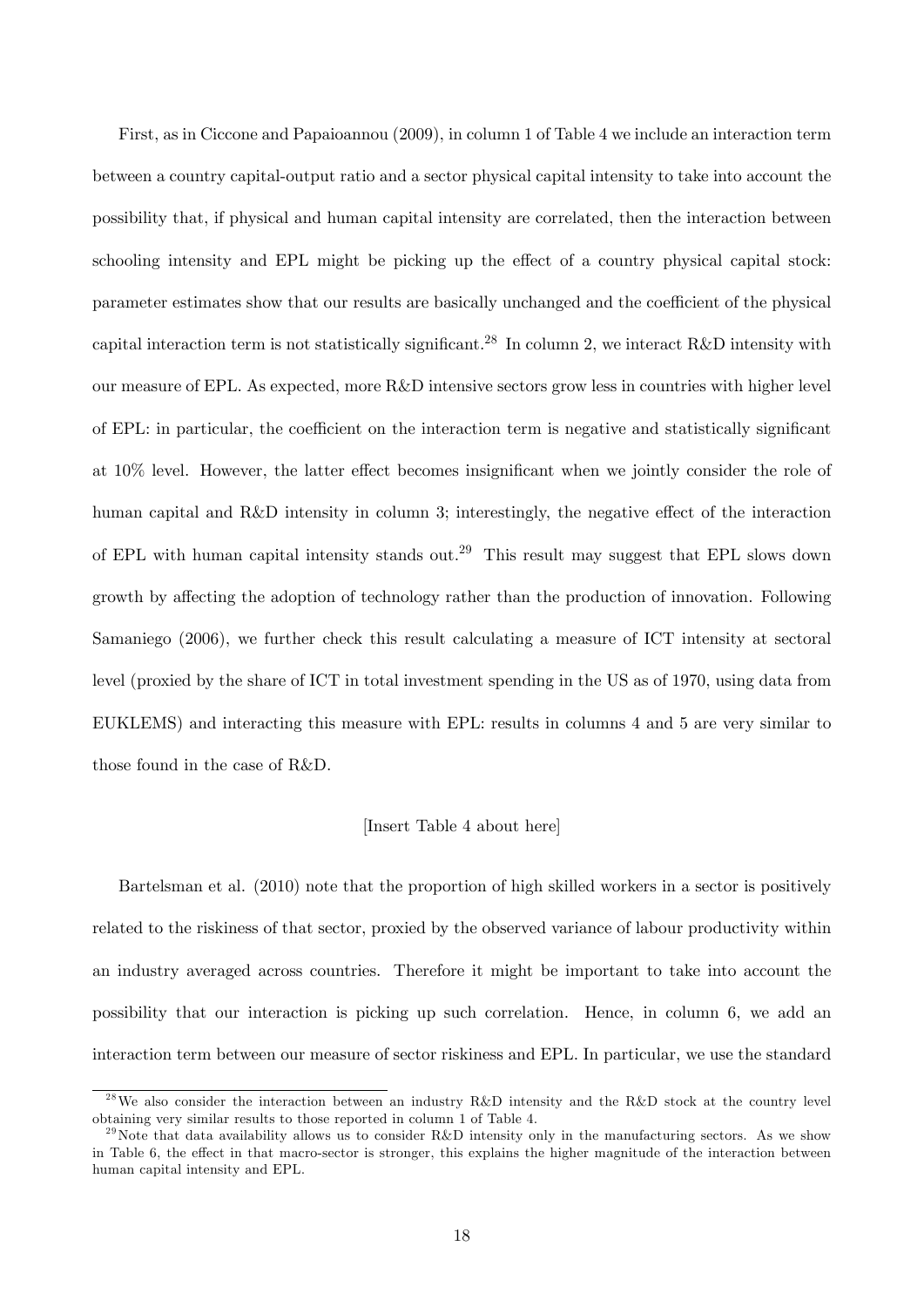deviation of the distribution of output growth across firms in the US.<sup>30</sup> Results indicate that although EPL tends to depress growth in risky sectors, the interaction term is not statistically significant at conventional levels; in turn, the interaction term between human capital intensity and EPL is negative and statistically significant. Similar results are obtained in column 7 when we interact EPL with a sectoral measure of layoff intensity (as in Bassanini et al, 2009), i.e., considering the negative effects of EPL on reallocation of workers. Finally, in column 8 we consider the role of physical capital intensity interacted with EPL: again, including this control doesn't affect our result.<sup>31</sup>

We conduct additional robustness analysis in Table 5. In column 1 and 2 we use two different measures of EPL directly available from the OECD as discussed in previous subsections. The first is an unweighted average of sub-indicators for regular contracts and temporary contracts, while the second, available only from 1998 onwards, is a weighted sum of sub-indicators for regular contracts (weight  $5/12$ ), temporary contracts (weight  $5/12$ ) and collective dismissals (weight  $2/12$ ). In fact, the second indicator should account for the structural characteristics of some EU countries, in which strong employment regulations induce firms to make intensive use of fixed-term positions, that might have different degrees of employment protection with respect to the regular ones. Because the OECD indices have a slightly higher range of variation, the coefficient in column  $1$  is not directly comparable with those reported in previous tables: nevertheless, the main result of a negative effect of EPL on growth in human capital intensive sectors holds.<sup>32</sup> The effect is reinforced in column 2 which better takes into account the increasing role of temporary contracts in some (more regulated) labour markets.<sup>33</sup> Then, in columns 3 to 5 we consider whether EPL is simply picking up the effect of other labour market institutions on growth. In particular, we alternatively add interaction terms between human capital intensity and union density, number of strikes, and the tax wedge. Finally,

 $30$  Given that our proxy for sector riskness is available only for the manufacturing sectors in 1992, the regression presented in column 6 refers to the manufacturing sectors for the period 1990-2005.

<sup>&</sup>lt;sup>31</sup> Similar results are obtained when we consider hours of work; results are available upon request.

 $32$  We have also used the employment law index of Botero et al. (2004) and our main results are virtually unaltered.  $33$  The EPL index in column 2 jointly considers the regulations for collective and individual firing restrictions; however, because the two types of regulations might have different economic effects, we also run a regression for the 1990-05 period using the OECD index of collective dismissals which confirms our main results.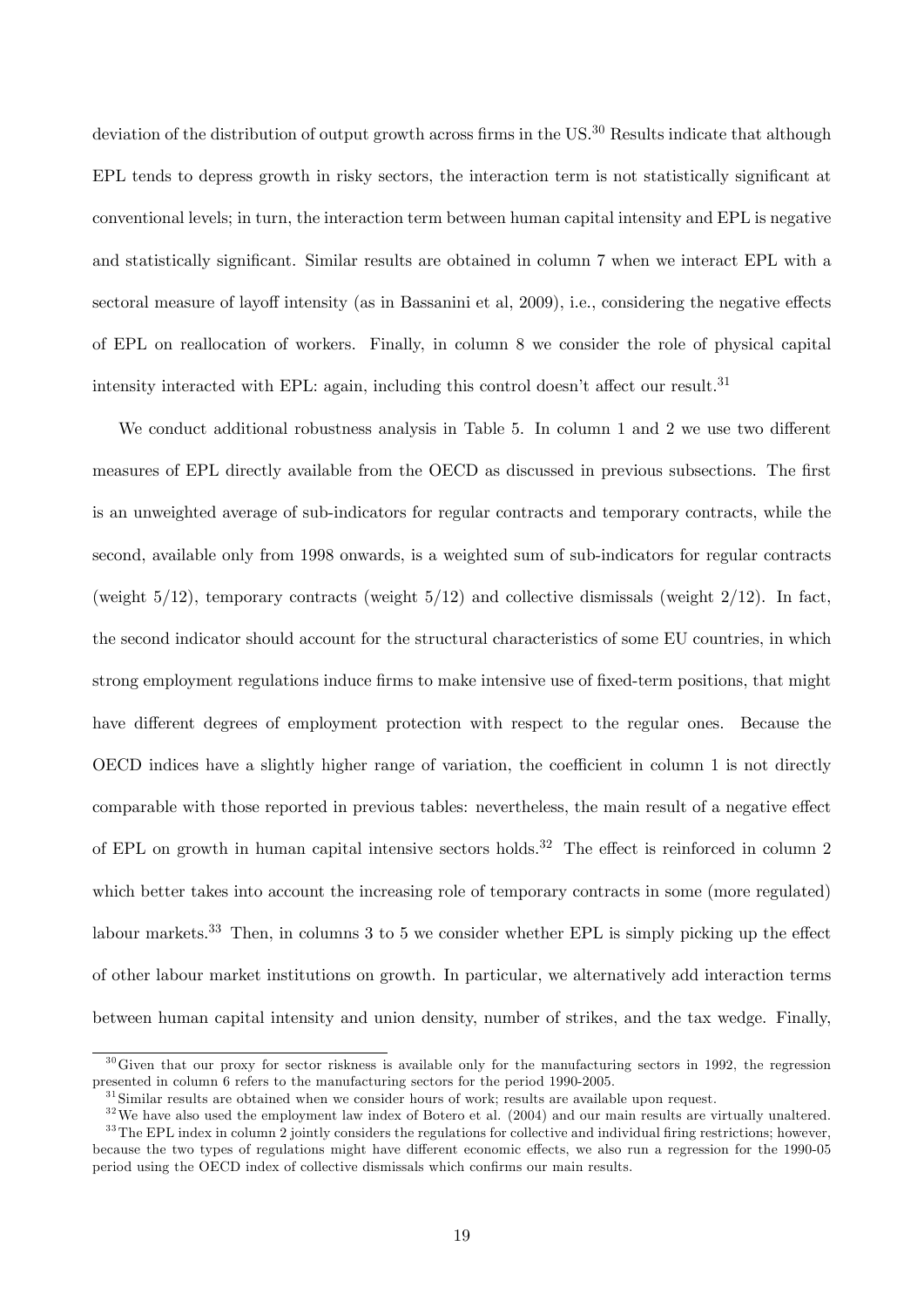in column 6, we also consider the role of wage coordination and centralisation as the effect of EPL can be neutralised by wage bargaining. The empirical estimates show that the interaction between schooling intensity and EPL is still negative and statistically significant at either  $1\%$  or  $5\%$ , and that the interactions of schooling intensity with all other labour market institutions are insignificant.<sup>34</sup>

#### [Insert Table 5 about here]

A potential criticism to using US industry data as a proxy for an industry human capital intensity might generate non-negligible bias for the human capital intensity-EPL interaction term, whose direction is not even clear a priori. In order to check the robustness of our result we therefore employ the two-step IV estimator recently suggested by Ciccone and Papaioannou (2010), to whom we refer for an in-depth discussion of the derivations.

In the first stage we estimate, for all countries but the US, the following equation with OLS :

$$
\Delta \ln y_{s,c,1970-05} = v_s + u_c + \gamma_s EPL_{c,1970-05} + \varsigma_{s,c} \tag{2}
$$

where  $\gamma_s$  are industry specific slopes and the other symbols are as in equation (1). Ciccone and Papaioannou (2010) show that the "true" human capital intensity could then be built (netting out country effects) as the predicted human capital intensity for the country with the most flexible labour market (the US), as:  $HCI\widehat{NT}_{s,1970} = \widehat{v}_s + \widehat{\gamma}_s EPL_{US,1970-05}$ , where \* $EPL_{US,1970-05}$  is the value of our EPL indicator for the US. We then use  $HCI\widehat{NT}_{s,1970}$  as an instrument for  $HCINT_{s,1970}$ . Regression results indicate that the human capital intensity-EPL interaction is negative and statistically significant with a coefficient (t-statistic) of  $-0.0194$  ( $-5.9$ ), with a magnitude larger than in the OLS case, suggesting the existence of attenuation bias in the OLS estimates.<sup>35</sup>

 $34$  In regressions not reported, but available from the authors, we also consider the interaction between human capital intensity and duration of unemployment benefits with very similar results. We also measure a country schooling level with the percentage of the population who completed secondary or tertiary education. The results confirm that higher EPL tends to affect disproportionately growth in human capital intensive industries. Finally, very similar results hold when we measure growth with hours of work.

<sup>&</sup>lt;sup>35</sup>The first stage is an OLS regression of  $HCINT_s * EPL_{c,1970-05}$  on a set of country and sector dummies, initial conditions and  $H\overline{C}\overline{N}T_s * EPL_{c,1970-05}$ . Both the Kleibergen-Paap LM and F statistics do not suggest problems of underidentifcation or weak instrument problems. Results obtained for hours of work are very similar.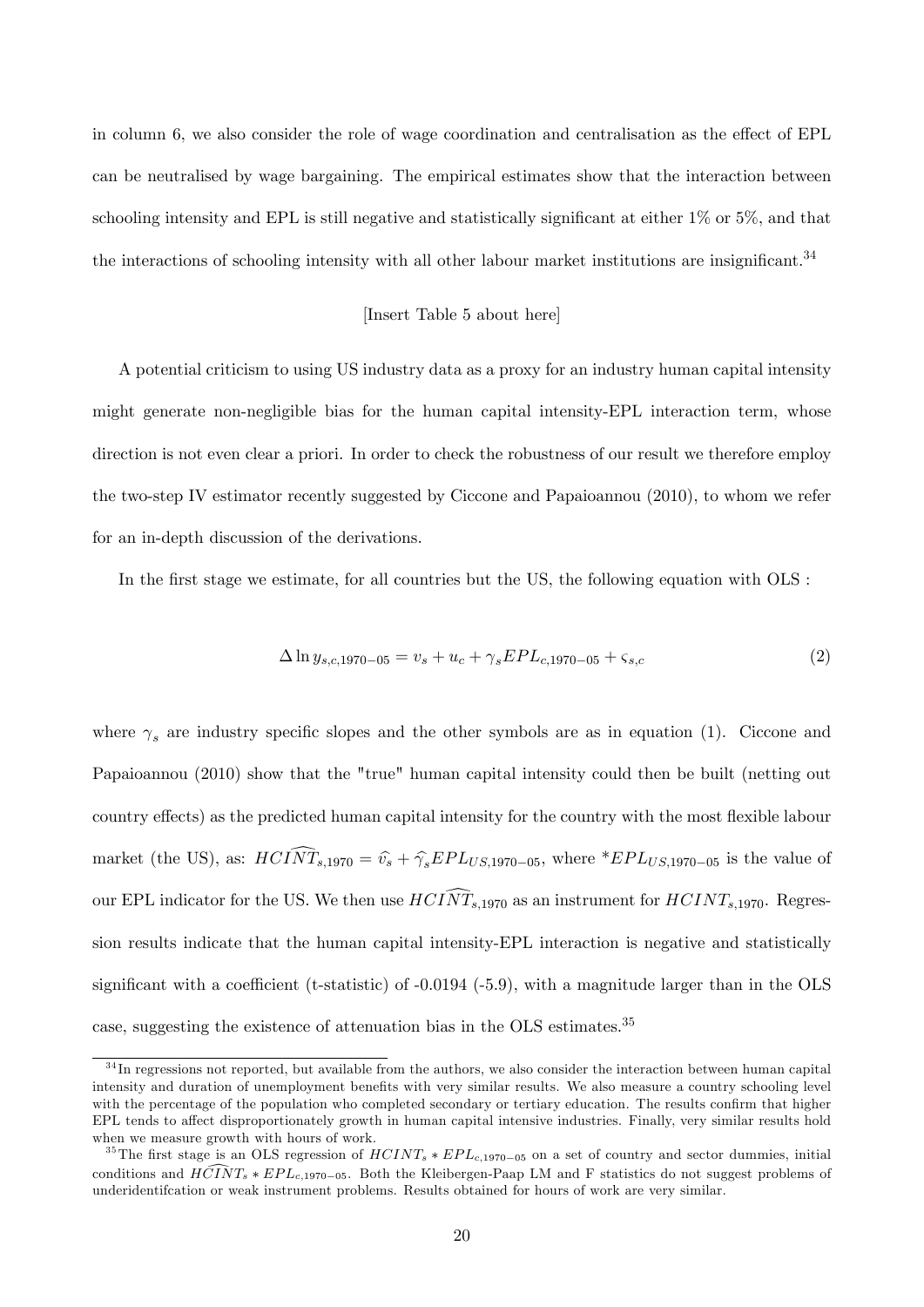Finally, we explore in some detail the possibility that EPL is simply proxing the effects of some other country variables that tend to affect the growth of value added and hours of work particularly in human capital intensive industries, such as the capital output ratio, the level of financial development, the respect of property rights, the per capita income level, the country stock of R&D capital, degree of trade openness and the degree of product market regulation (proxied by the OECD indicator of entry barriers in network sectors). Our empirical findings (not reported for space reasons) confirm that a higher level of EPL tends to significantly reduce value added growth particularly in human capital intensive industries.

#### 4.2 Robustness

In this subsection we check whether there are important differences between the two subperiods 1970-1990 and 1990-2005 and between manufacturing and non manufacturing industries; Önally, we check whether the impact of EPL changes with a country's distance from the technological frontier.

In Table 6 we start running a baseline regression for the two sub-periods 1970-1990 and 1990-2005 (columns 1-2 and 5-6 for value added and hours of work respectively). Our a priori expectation is that the effect of EPL should be stronger in the second period. This is because there is empirical evidence (e.g., Caselli and Coleman, 2002) suggesting that the new technologies that started to be available at the end of the 1970s have been relatively more skill biased than those prevailing before: if we take into account the adjustment costs and the time that is often required for managers to fully appreciate the potential of new technologies and to incorporate them into the companiesí routines, as well as the General Purpose Technology nature of ICT, then one may think that skilled labour augmenting technical change might have been relatively weaker in the 1970s and 1980s compared to the 1990s and early 2000s. But if this is the case, then one can also think that a more stringent employment protection legislation should have been more binding in human capital intensive industries precisely over the period 1990-2005, rather than in the previous two decades. As we can see from columns 1-2 and 5-6, both the value added and hours regressions suggest that the interaction between EPL and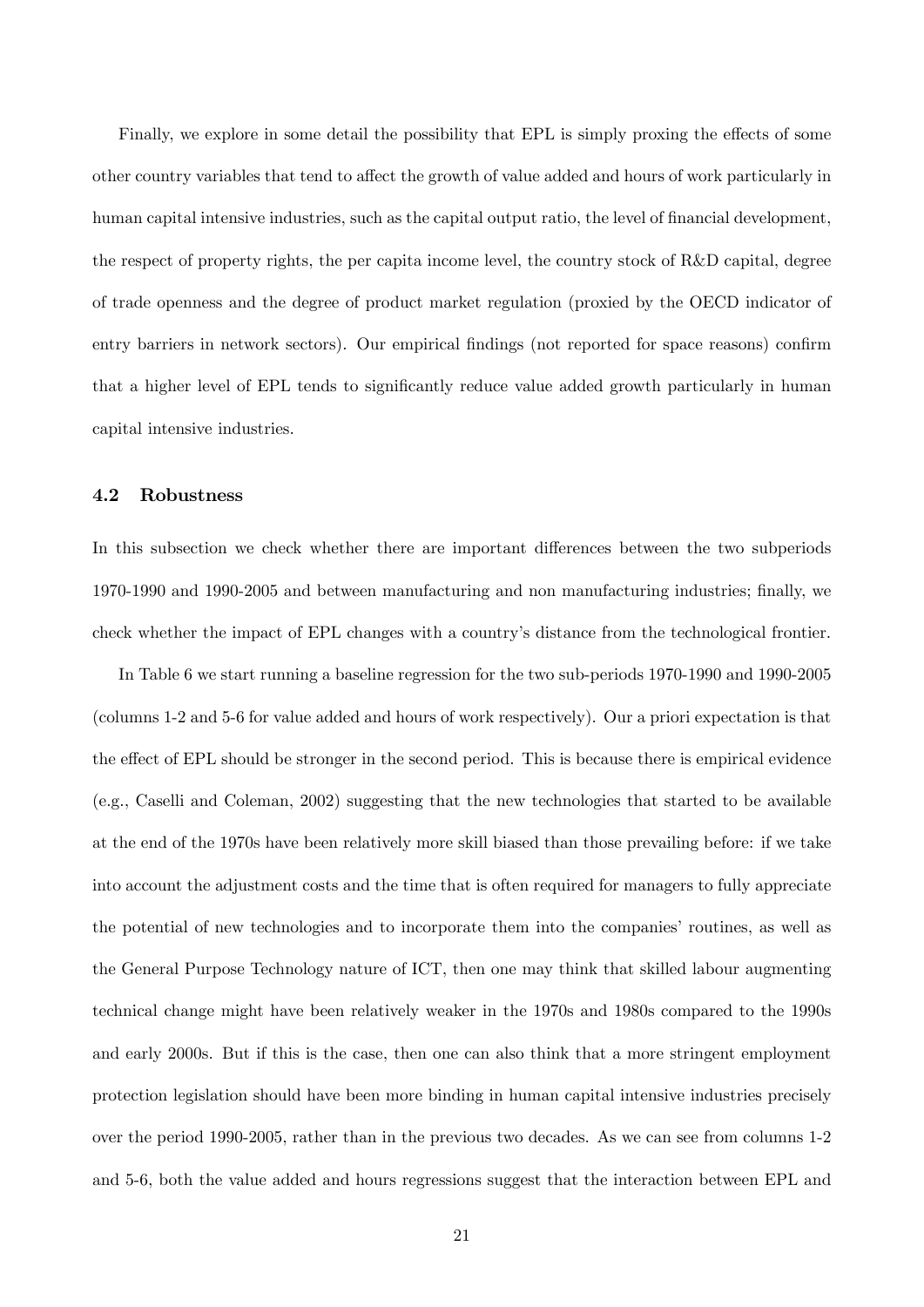schooling intensity had a negative effect in both sub-periods, but also that it is statistically significant only in the most recent period, thus confirming our a priori expectations.<sup>36</sup>

#### [Insert Table 6 about here]

In columns 3-4 and 7-8 we split the sample between manufacturing and non manufacturing industries in order to examine whether there is any sector level heterogeneity in the interaction between EPL and schooling intensity. Before discussing the results we should however bear in mind that this split entails a severe degrees of freedom loss, especially in the case of the non manufacturing regression. As we can see, EPL tends to significantly reduce growth in human capital intensive industries both in the case of manufacturing and non-manufacturing sectors, although the effect is much stronger in the former case.<sup>37</sup>

Finally, in Table 7 we allow the interaction between schooling intensity and EPL to vary with the countryís distance from the technological frontier. The intuition is that EPL is likely to be more binding for a country near the technological frontier because in that case productivity growth is more likely to arise from radical innovations rather then from innovations at the margin or simply from imitation and adoption of existing technologies (Saint Paul, 2002b). In the first column we run a baseline version of equation (1) with only the log of beginning of the period value added as control variable plus a triple interaction between schooling intensity, EPL and the country's distance from the technological frontier. The latter variable has been computed as the ratio between US TFP and country c TFP at the beginning of the period and therefore a higher value indicates a country far from the technology frontier. To fully saturate the model we have also included an interaction term between schooling intensity and a countryís distance from the technology frontier. Empirical

 $36$  If we run similar regressions for the subperiods 1970-80 and 1980-90 we find that the interaction between human capital intensity and EPL increases in absolute value in the second period, although we can still not reject the null hypothesis that is equal to zero.

 $37$  We also divide our sectors into ICT (including both ICT producing and using industries) and Non-ICT, using a deÖnition proposed by Van Ark et al. (2003) and we run separate regressions for the two groups. The idea is to verify whether human capital intensity is simply capturing the more or less extensive use of ICT. Our regression results (estimates avaiable from the authors upon request) show that in both the value added and hours regressions the interaction between human capital intensity and EPL is negative and statistically significant with a very similar magnitude across the two groups.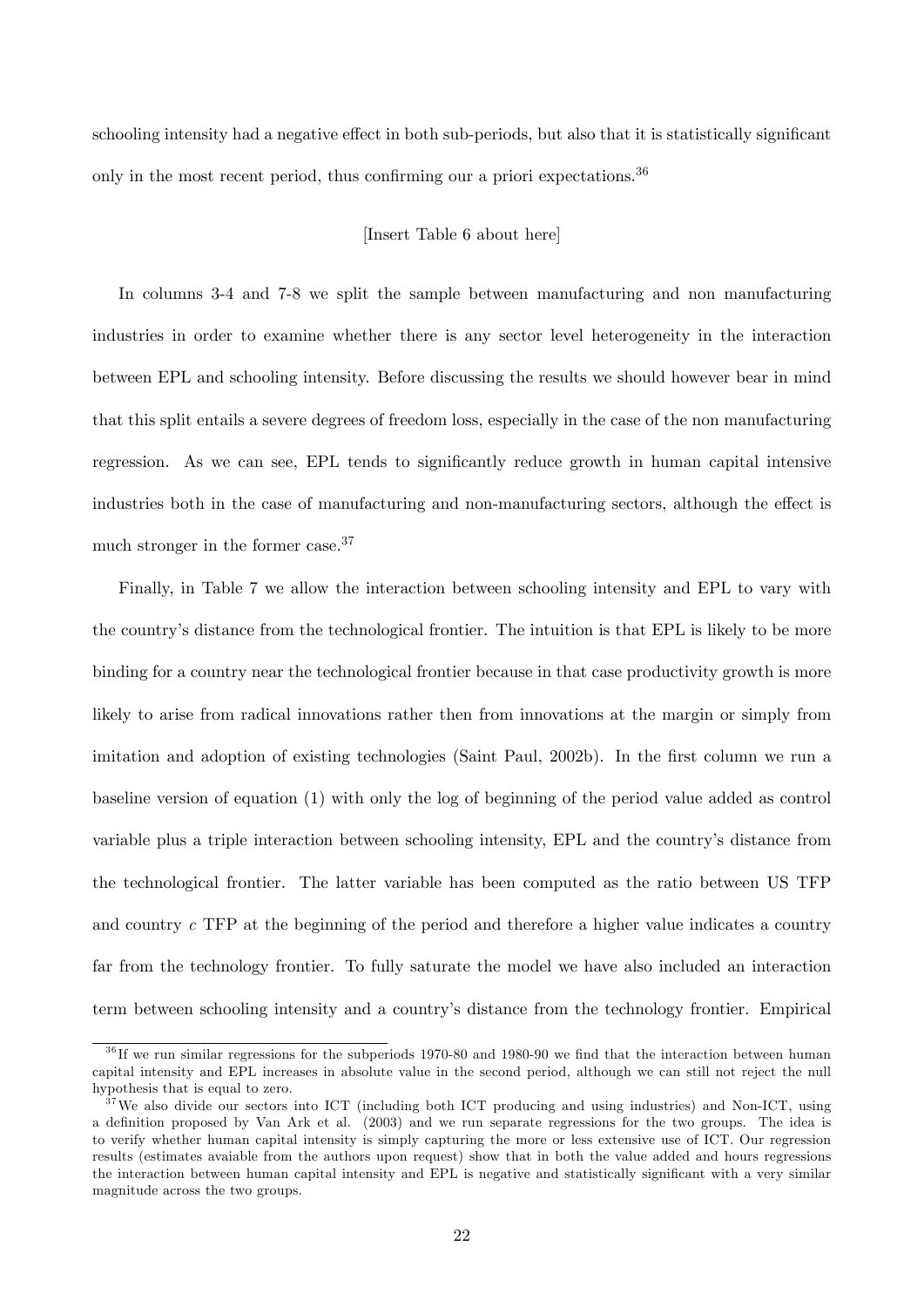results show that EPL tends to disproportionately reduce growth in high schooling industries but particularly in countries that are closer to the technological frontier. In order to facilitate comparisons with results displayed, in, say, Table 2, let us consider the  $25<sup>th</sup>$  percentile of TFP Distance – which corresponds to a country with a TFP in 1970 about 11% lower than the US level – and the  $75^{th}$ percentile of TFP Distance – which corresponds to a country with a TFP about  $26\%$  lower than the US level. For the "efficient country", the coefficient of Human Capital Intensity  $\times$  EPL would be equal to about -0.013, statistically significant at  $1\%$ , which in turn would imply a yearly growth differential of about 0.55% between sectors at the 75<sup>th</sup> and 25<sup>th</sup> percentile of human capital intensity in a country at the  $25^{th}$  percentile of EPL compared with a country at the  $75^{th}$  percentile of EPL. In turn, for the "less efficient country", the coefficient of Human Capital Intensity  $\times$  EPL would be almost halved as it would be equal to about only  $-0.007$  (statistically significant at  $1\%$ ).

#### [Insert Table 7 about here]

In column 2 we repeat the same exercise, but including also the interaction of human capital intensity with years of schooling in 1970 and its improvement over the 1970-2000 period. Punctual estimates are virtually unaltered, although standard errors are higher, probably reflecting a problem of multicollinearity.<sup>38</sup> Finally, in column 3 we repeat the same exercise but only for the period 1990- 2005: again, EPL tends to have a stronger effect in countries that are closer to the technological frontier. In this case, EPL would have a disproportionately significant negative effect in human capital intensive industries only for countries with a TFP no lower than 12 % of the US level in 1990, while it would be not significantly different from zero for remaining countries.

 $38$  An F test for the joint significance of human capital intensity-EPL interaction with the triple interaction including TFP distance leads us to reject the null hypothesis that they are jointly equal to zero at the 1% level.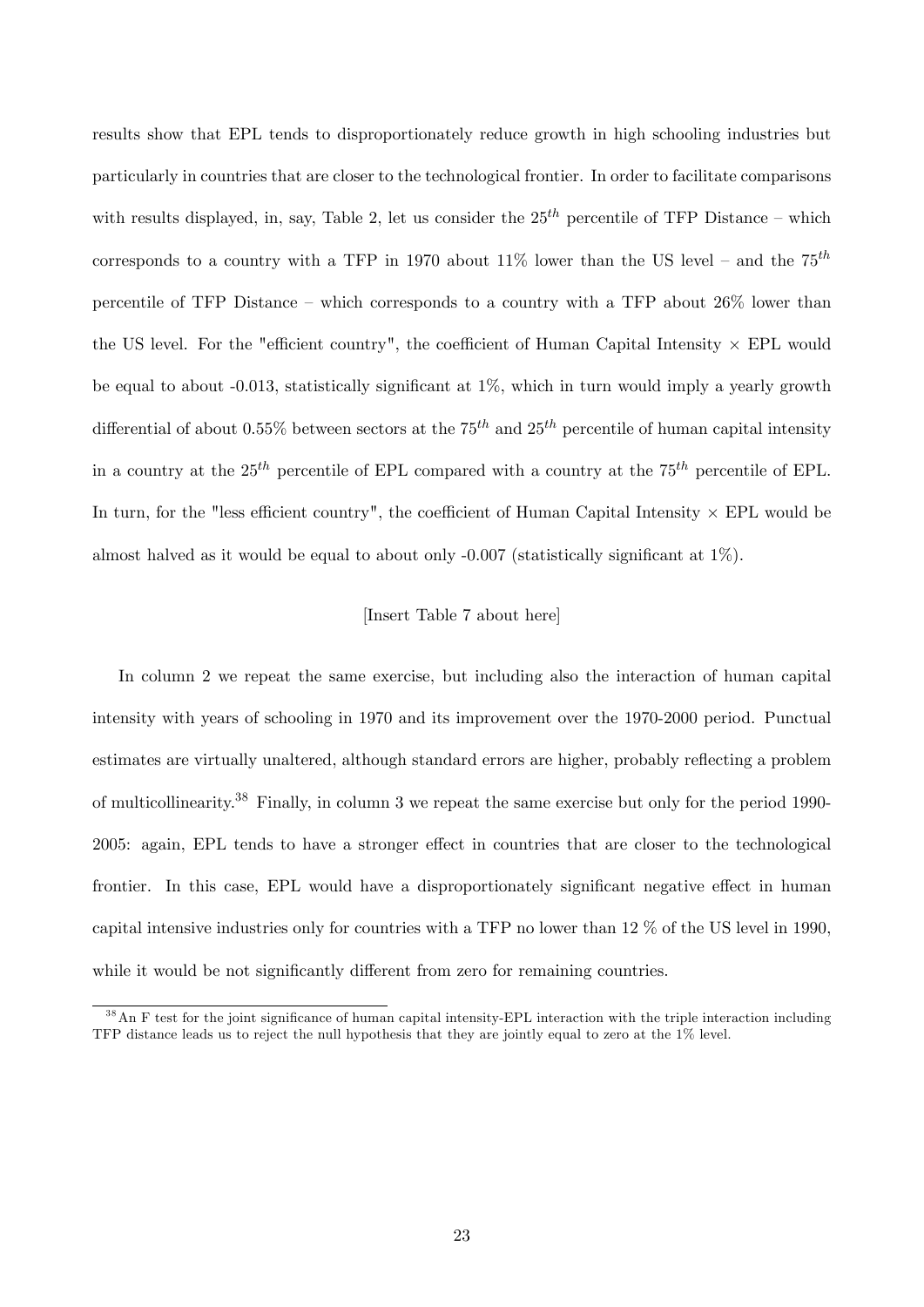## 5 Concluding Remarks

In this paper, we consider the effect of employment protection legislation on industry growth. We find that EPL tends to have disproportionately negative effects on the growth rate of value added and hours of work in more human capital intensive industries. We argue that human capital intensity reflects differences in technology adoption rates across industries and that firms in sectors in which technical change is faster have higher requirements of adjusting employment. Hence, by letting technology adoption to depend on EPL in a model of growth with skill biased technological change, we study how firing costs may have a relatively stronger impact in human capital intensive sectors in which technology adoption is faster.

Our empirical results indicate strong and statistically significant negative effects of higher levels of EPL on the growth rate of value added and hours of work in human capital intensive industries. This result is robust to a series of sensitivity checks. First, we have controlled for other determinants of industry growth by means of interactions between a country factor abundance and an industry factor intensity. Secondly, we have checked that EPL negatively affects growth in human capital intensive industries even when it is also interacted with physical capital intensity, R&D intensity, sectoral riskiness or layoff rates at the industry level. Moreover, we have also controlled for the possibility that EPL might be picking up the effects of other country characteristics by interacting human capital intensity with other country level variables, such as the level of financial development and the respect of property rights among the others. Finally, we have taken into account possible endogeneity concerns of EPL.

We also find that the effect of EPL on value added growth is stronger in the more recent years than during the 70s and 80s, and in the manufacturing than in the service sector; finally, we show that EPL tends to disproportionately reduce growth in high schooling industries but particularly in countries that are closer to the technological frontier. We also report some evidence that EPL negatively influences TFP growth during the transition to the steady state. This confirms our baseline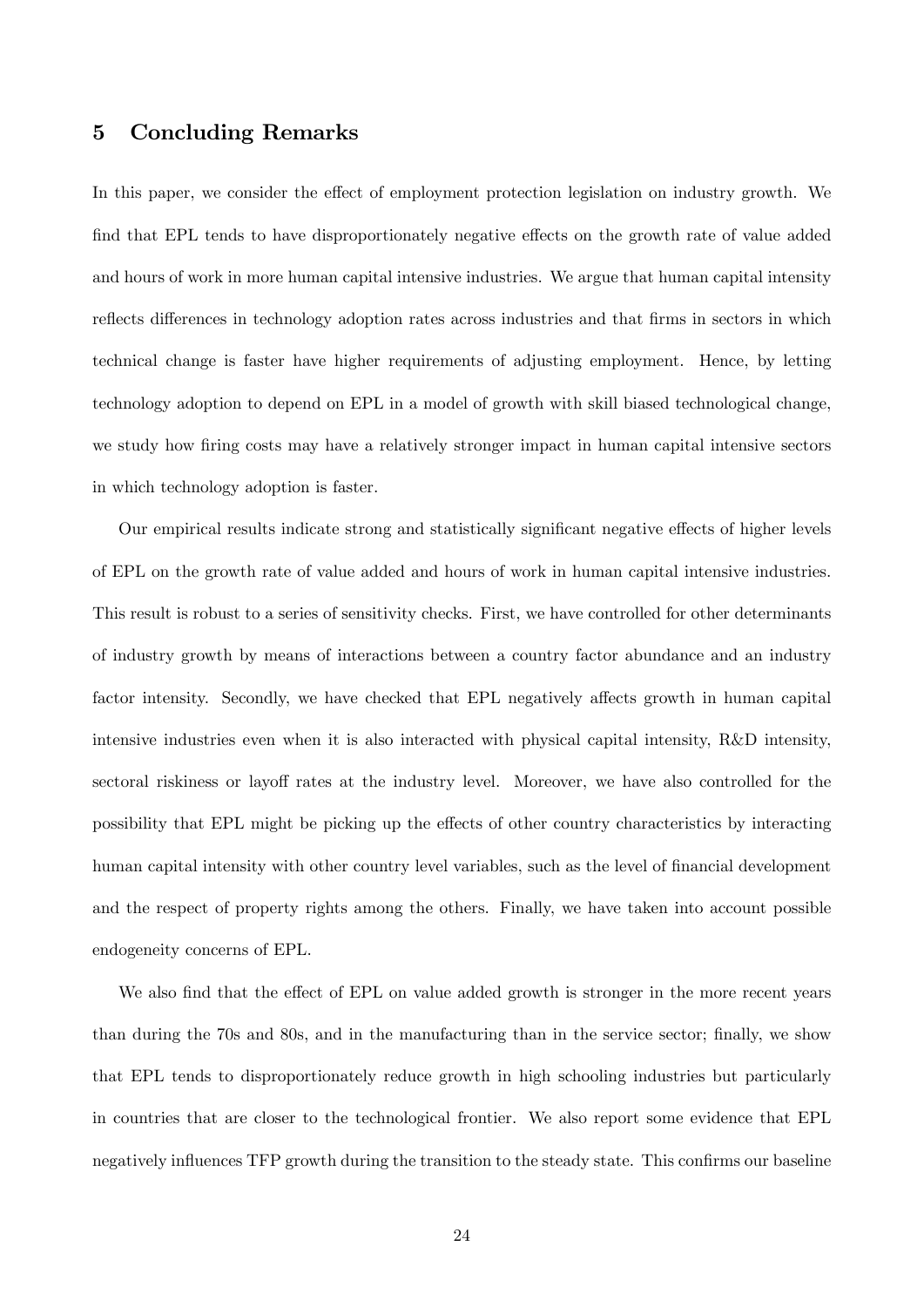result that EPL reduces growth in the more advanced countries and dynamic sectors of the economy.

Our analysis has also some implications for the relative dynamics of productivity and GDP growth of EU countries and the US over the last 40 years. As the growth literature suggests, GDP growth during the 1960s and 1970s was mainly driven by physical capital accumulation and TFP growth, resulting in an effective catching up process between most EU countries and the US. In particular, in the decades after World War II, TFP growth in Europe was mainly achieved through a more efficient use of inputs, exploitation of scale economies and the introduction of already well established technologies. In that environment, strong employment protection did not affect the scope for catching up and the existence of a highly skilled workforce was probably not a necessary condition for achieving strong TFP growth. However, with the 1980s and especially the 1990s, sustainable high rates of GDP growth had to be achieved through strong productivity growth. As Aghion and Howitt (2006) suggest, after the catching up with the technological frontier had been completed, growth rates had to be more related to direct innovations and to the adoption of recently developed new technologies (like ICT, automated machinery, etc. whose implementation requires a more skilled workforce) that are more dependent than before on experimentation, short term relationships, better selections of workers and a more flexible labour market: as a result, more stringent EPL might have had a more detrimental impact on growth in the last two decades.

In order to provide some empirical evidence to back this conjecture, in Figure 2 we plot the difference in average TFP growth for the two decades after and before 1980 against average EPL during the observation period. The strong and significant negative correlation (which may be observed also for labour productivity and GDP) suggests that countries with higher levels of EPL are those that experienced a slowdown in their growth rates during the most recent decades. Although purely suggestive, such evidence provides additional empirical support for our thesis that labour market institutions such as employment protection legislation, by altering the incentives to adopt and exploit the full potential of new technologies, might be an important channel to understand differences in relative long run growth dynamics.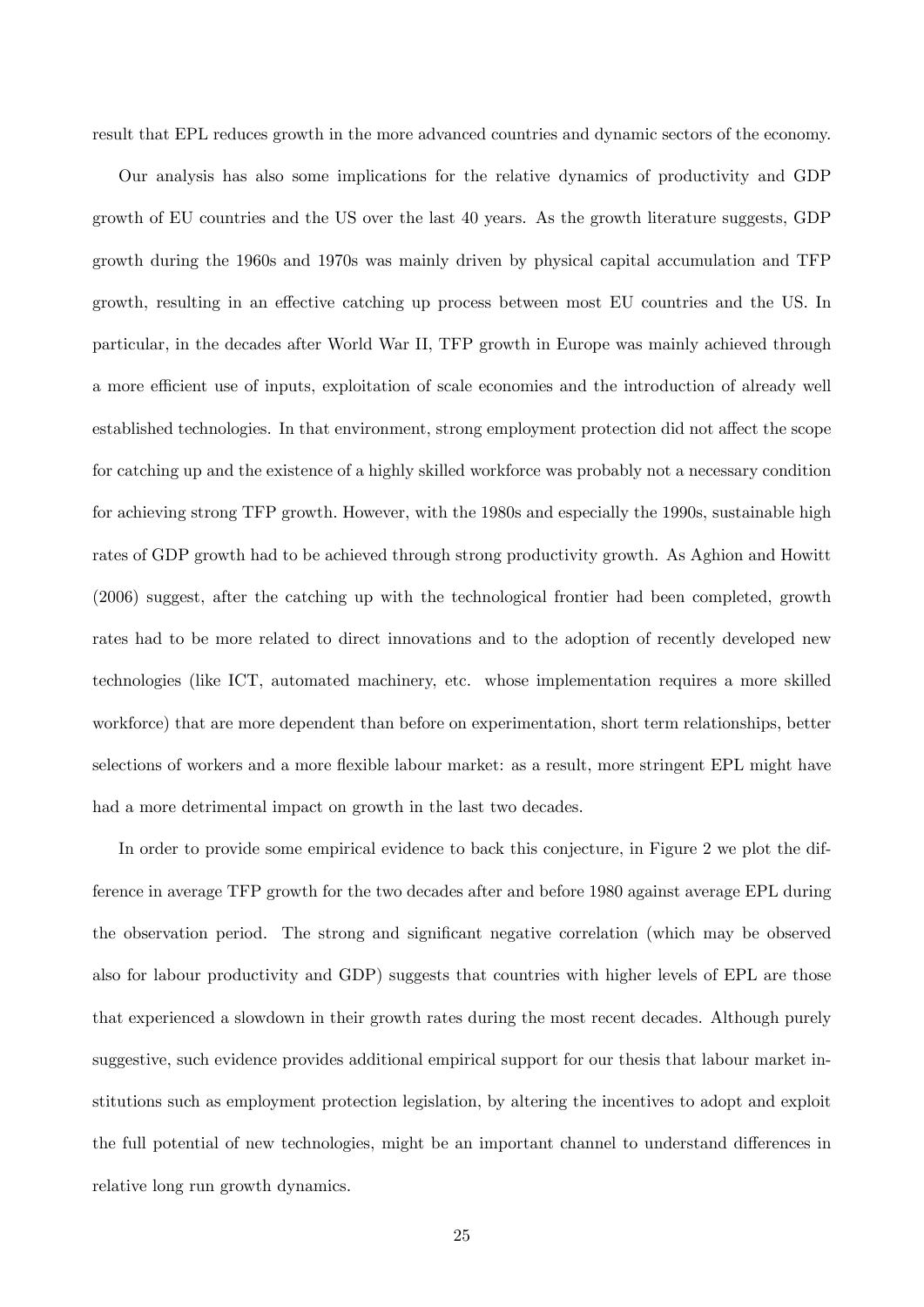

Figure 2: Changes in TFP growth post-pre 1980 versus EPL

# References

- [1] Acemoglu , D. (2003). "Cross-Country Inequality Trends", Economic Journal, 113, pp. F121- F149.
- [2] Aghion, P. and Howitt, P. (2006). "Appropriate Growth Policy: A Unifying Framework", Journal of the European Economic Association, vol.  $4(2/3)$ , pp. 269-314.
- [3] Antelius, J. and Lundberg, L. (2003). "Competition, Market Structure and Job Turnover", Journal of Industry Competition and Trade, vol. 3, pp. 211-226.
- [4] Autor, D., Kerr, W. and Kugler, A. (2007). "Does Employment Protection Reduce Productivity? Evidence from US States", *Economic Journal*, vol. 117 (June), pp. F189–F217.
- [5] Autor, D., Levy, F. and Murnane, R. (2003). "The Skill Content of Recent Technical Change: An Empirical Investigation", *Quarterly Journal of Economics*, vol. 118, pp. 1279-1333.
- [6] Barro, R. and Lee, J-W. (2001). "International Data on Educational Attainment: Updates and Implications", Oxford Economic Papers, vol. 3(3), pp. 541-563.
- [7] Bartel, A., Ichniowski, C. and Shaw, K. (2007). "How Does Information Technology Affect Productivity? Plant Level Comparisons of Product Innovation, Process Improvement, and Worker Skills", *Quarterly Journal of Economics*, vol. 122 (4), pp. 1721-58.
- [8] Bartelsman, E., Gautier, P. and de Wind, J. (2010). "Employment Protection, Technology Choice, and Worker Allocation", IZA Working Paper 4895.
- [9] Bassanini, A., Nunziata, L. and Venn, D. (2009). "Job protection legislation and productivity growth in OECD countries", Economic Policy, vol. 24 (April), pp. 349-402.
- [10] Belot, M., Boone, J. and van Ours, J. (2007) "Welfare-Improving Employment Protection",  $Economica$ , vol. 74, pp. 381–396.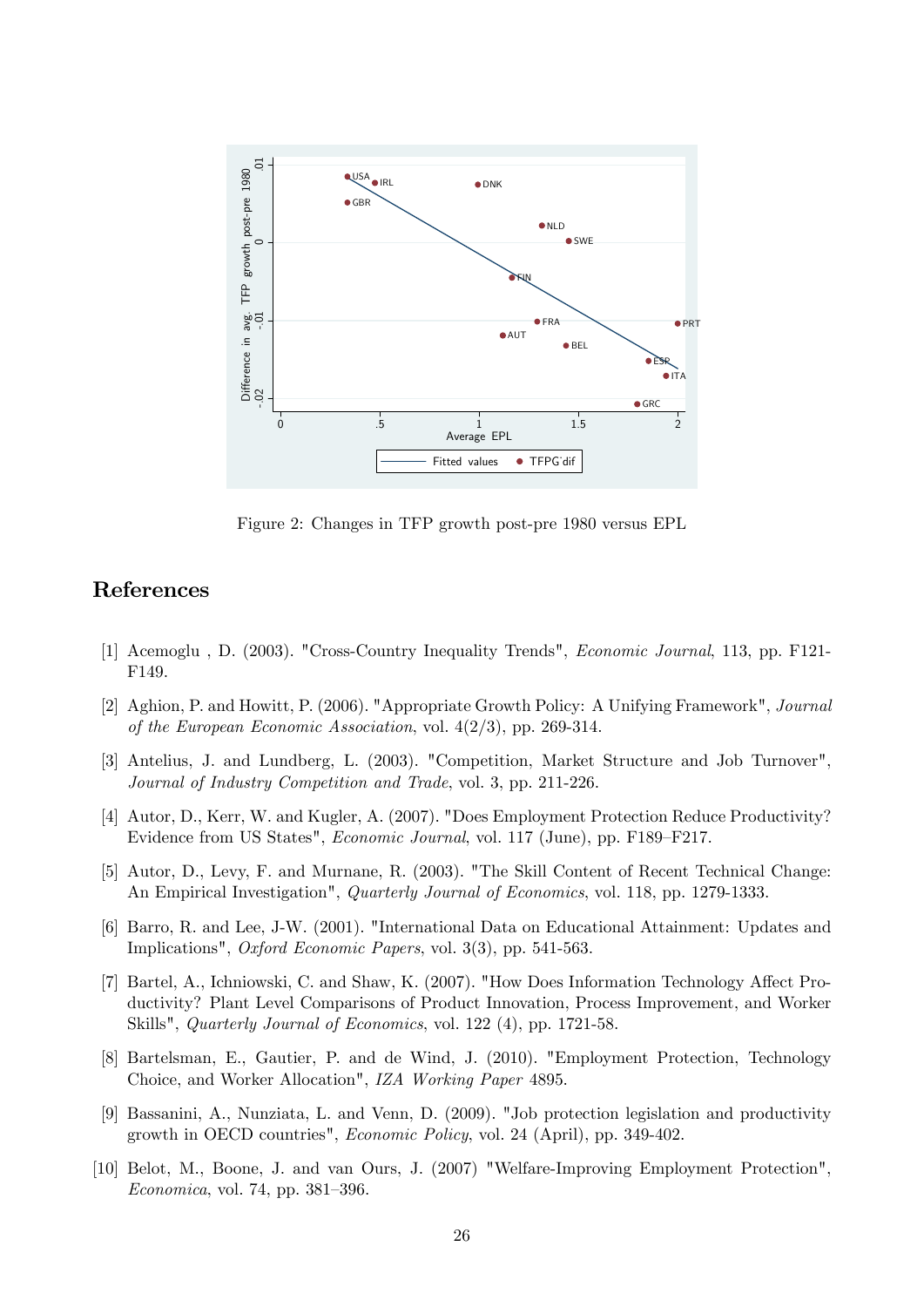- [11] Bertola, G. (1994). "Flexibility, Investment, and Growth," Journal of Monetary Economics vol. 34, pp. 215-238.
- [12] Botero, J., Djankov, S., La Porta, R., Lopez-De-Silanes, F. and Shleifer, A. (2004). "The Regulation of Labor" Quarterly Journal of Economics, vol. 119(4), pp. 1339-1382.
- [13] Caselli, F. (1999). "Technological Revolutions", American Economic Review, vol. 89 (1), pp.78- 102.
- [14] Caselli, F. and Coleman, W. (2001). "Cross-Country Technology Diffusion: The Case of Computers", American Economic Review, vol. 91(2), pp. 328-335.
- [15] Caselli, F. and Coleman, W. (2002). "The US Technology Frontier", American Economic Review Papers and Proceedings, vol. 92(2), pp. 148-152.
- [16] Checchi, D. and Lucifora, C. (2002). "Unions and labour market institutions in Europe", Economic Policy, vol. 17(35), pp. 361-408.
- [17] Ciccone, A. and Papaioannou, E. (2009). "Human Capital, the Structure of Production, and Growth", Review of Economics and Statistics, vol. 91(1), pp. 66-82.
- [18] Ciccone A. and Papaioannou E. (2010). "Estimating Cross-Industry Cross-Country Models Using Benchmark Industry Characteristics", mimeo, University Pompeu Fabra.
- [19] Cingano, F., Leonardi, M., Messina, J. and Pica, G. (2010). "The effects of employment protection legislation and financial market imperfections on investment: evidence from a firm-level panel of EU countries" Economic Policy, vol. 25(January), pp. 117-163.
- [20] Comin, D. and Hobijn, B. (2010). "An Exploration of Technology Diffusion", American Economic Review, vol. 100(5), pp. 2031-59.
- [21] Cu $\tilde{n}$ at, A. and Melitz, M. (2011). "Volatility, Labor Market Flexibility, and the Pattern of Comparative Advantage", Journal of the European Economic Association, forthcoming.
- [22] Givord, P. and Maurin, E. (2004). "Changes in Job Security and their Causes: An Empirical Analysis for France, 1982-2002", European Economic Review, vol. 48, pp. 595-615.
- [23] Gust C. and Marquez, J. (2004). "International Comparisons of Productivity Growth: the Role of Information Technology and Regulatory Practices"", Labour Economics, 11, pp. 33-58.
- [24] Hopenhayn, H. and Rogerson, R. (1993). "Job turnover and policy evaluation: a general equilibrium analysis", *Journal of Political Economy*, vol.  $101$ , pp.  $915-938$ .
- [25] Kambourov, G. (2009). "Labour Market Regulations and the Sectoral Reallocation of Workers: The Case of Trade Reforms", Review of Economic Studies, vol. 76 (4), pp.1321-1358.
- [26] Klenow, P. and Rodríguez-Clare, A. (1997). "The Neoclassical Revival in Growth Economics: Has It Gone Too Far?" in B. Bernanke and J. Rotemberg (eds). NBER Macroeconomics Annual, MIT Press, Cambridge, 73-103.
- [27] Koeniger, W. and Leonardi, M. (2007). "Capital deepening and wage differentials: Germany versus US", Economic Policy, vol. 22 (January), pp. 73-116.
- [28] Lewis, E. (2011). "Immigration, Skill Mix, and the Choice of Technique," Quarterly Journal of Economics, vol. 126 (2), pp. 1029-1069.
- [29] Machin, S. and Van Reenen, J. (1998). "Technology and Changes in Skill Structure:Evidence from Seven OECD Countries", Quarterly Journal of Economics, vol. 113(4), pp. 1215-1244.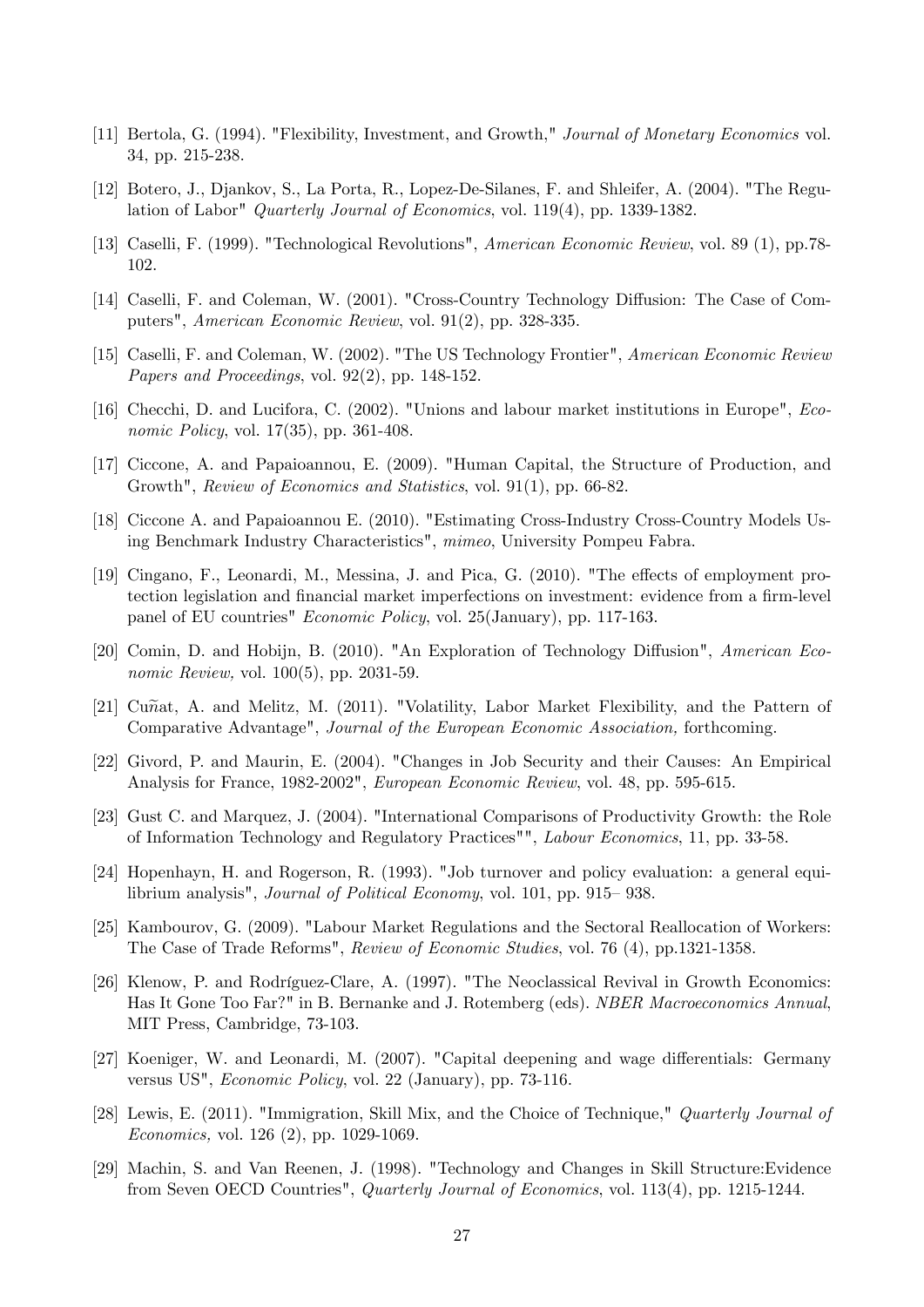- [30] Mason, G., O'Leary, B. and Vecchi, M. (2012). "Certified and uncertified skills and productivity growth performance: Cross-country evidence at industry level," Labour Economics, vol. 19, pp. 351-360.
- [31] Micco, A. and Pages, C. (2007). "The Economic Effects of Employment Protection: Evidence from International Industry-Level Data", Working Paper InterAmerican Development Bank, 592, December.
- [32] Michelacci, C. and Lopez-Salido, D. (2007). "Technology Shocks and Job Flows", Review of Economic Studies, vol. 74, pp. 1195-1227.
- [33] Mueller, H. and Philippon, T. (2011). "Family Firms, Paternalism, and Labor Relations", American Economic Journal: Macroeconomics, 3 (April): 218–24.
- [34] Nelson, R. and Phelps, E. (1966). "Investment in Humans, Technical Diffusion, and Economic Growth" American Economic Review, vol. 56(1/2), pp. 69-75.
- [35] Nickell, S., Nunziata, L. and Ochel, W. (2005). "Unemployment in the OECD since the 1960s: what do we know?", *Economic Journal*, vol.  $115(500)$ , pp.  $1-27$ .
- [36] Pierre G. and Scarpetta, S. (2006). "Employment Protection: Do Firms Perceptions Match with Legislation?", Economic Letters, 90, pp.328-334.
- [37] Poschke, M. (2010). "The Regulation of Entry and Aggregate Productivity", Economic Journal, vol. 120 (December), pp. 1175-1200.
- [38] Poschke, M. (2009). "Employment Protection, Firm Selection, and Growth", Journal of Monetary Economics, vol. 56(8), pp. 1074-1085.
- [39] Rajan, R. and Zingales, L. (1998). "Financial Dependence and Growth," American Economic Review, vol. 88(3), pp. 559-586.
- [40] Saint-Paul, G. (1997). "Is labor rigidity harming Europe's competitiveness? The effect of job protection on the pattern of trade and welfare" European Economic Review, vol. 41(3-5), pp. 499-506.
- [41] Saint-Paul, G. (2002a). "The Political Economy of Employment Protection", Journal of Political Economy, vol. 110(3), pp. 672-701.
- [42] Saint-Paul, G. (2002b). "Employment protection, international specialization, and innovation", European Economic Review, vol. 46, 375-395
- [43] Samaniego, R. (2006). "Employment protection and high-tech aversion", Review of Economic Dynamics, vol. 9(2), pp. 224-241.
- [44] Scarpetta, S. and Tressel, T. (2004). "Boosting Productivity via Innovation and Adoption of New Technologies: Any Role for Labor Market Institutions?", World Bank Policy Research Working Paper 3273.
- [45] Van Ark, B., Inklaar, R. and McGuckin, R. (2003). "The Contribution of ICT-Producing and ICT-Using Industries to Productivity Growth: A Comparison of Canada, Europe and the United States", International Productivity Monitor, Centre for the Study of Living Standards, vol. 6 (Spring), pp. 56-63.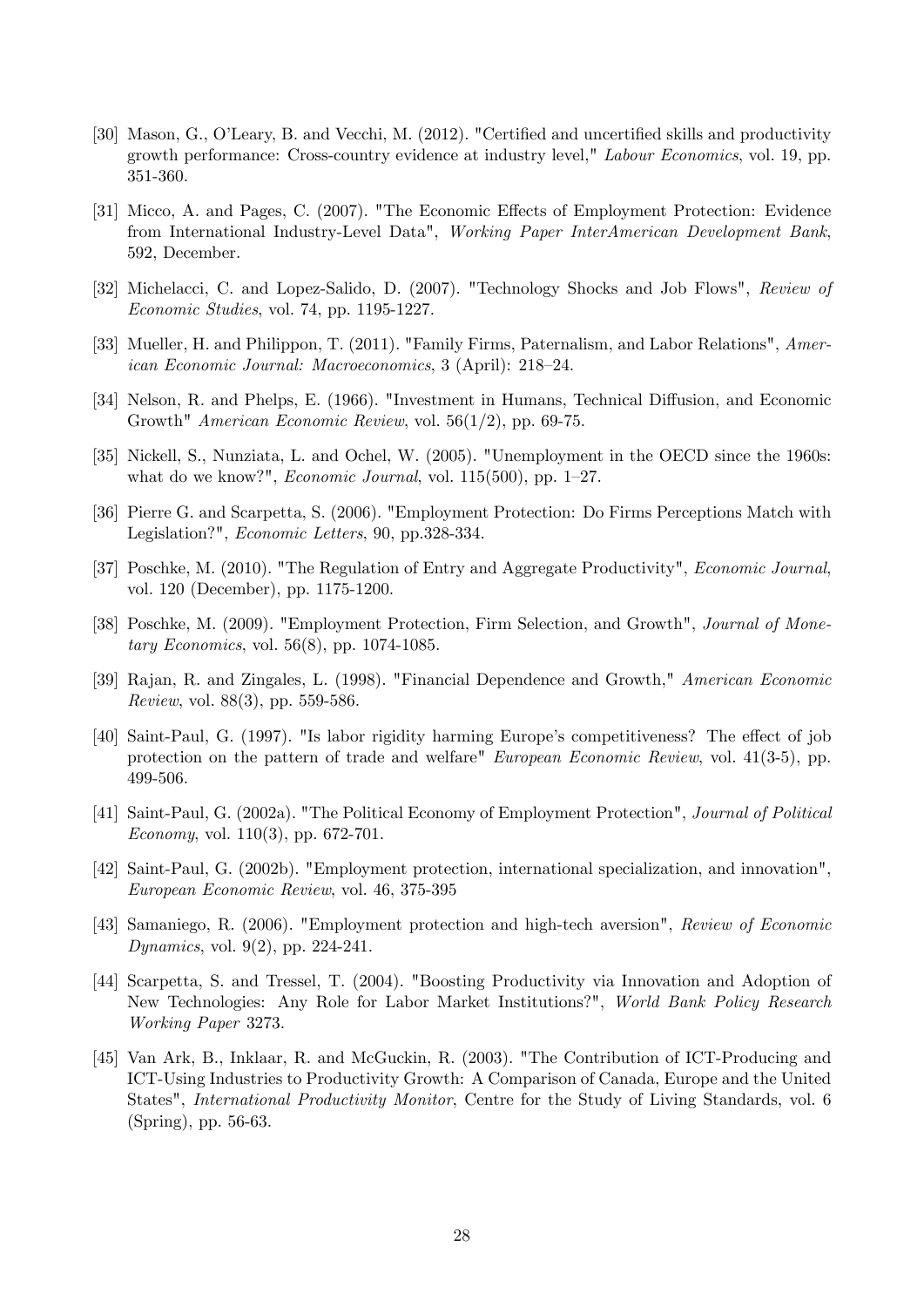| Sector                                                                                                                          | Value Added | Hours of Work | Human Capital              | Physical Capital           | Lawoff                                           |
|---------------------------------------------------------------------------------------------------------------------------------|-------------|---------------|----------------------------|----------------------------|--------------------------------------------------|
|                                                                                                                                 | Growth      | Growth        | $\operatorname{Intensity}$ | $\operatorname{Intensity}$ | $\mathop{\rm Int}\nolimits_{\mathop{\rm ess} i}$ |
| Research and development                                                                                                        | 0.0394      | 0.0339        | 14.4197                    | 0.2654                     | 0.0840                                           |
| Computer and related activities                                                                                                 | 0.0725      | 0.0617        | 14.3614                    | 0.2654                     | 0.1466                                           |
| Activities related to finance                                                                                                   | 0.0380      | 0.0383        | 14.1775                    | 0.1029                     | 0.0725                                           |
| Other business activities                                                                                                       | 0.0389      | 0.0405        | 13.6339                    | 0.2654                     | 0.1308                                           |
| Office, accounting and computing                                                                                                | 0.0651      | $-0.0066$     | 13.4828                    | 3.3791                     | 0.1359                                           |
| Insurance and pension funding                                                                                                   | 0.0274      | 0.0133        | 13.4812                    | 0.1029                     | 0.0827                                           |
| Coke, refined petroleum and nuclear                                                                                             | 0.0135      | $-0.0154$     | 13.1708                    | 16.4665                    | 0.1010                                           |
| Financial intermediation                                                                                                        | 0.0436      | 0.0147        | 13.0936                    | 0.1029                     | 0.0963                                           |
| Other air transport                                                                                                             | 0.0250      | 0.0025        | 13.0511                    | 4.0836                     | 0.1059                                           |
| Forestry                                                                                                                        | 0.0058      | $-0.0232$     | 13.0160                    | 5.5045                     | 0.0556                                           |
| Chemicals and chemical products                                                                                                 | 0.0451      | $-0.0075$     | 12.9635                    | 0.9268                     | 0.0722                                           |
| Extraction of crude petroleum                                                                                                   | $-0.0257$   | 0.0041        | 12.8607                    | 4.8681                     | 0.1454                                           |
| Other transport equipment                                                                                                       | 0.0144      | $-0.0151$     | 12.8481                    | 0.8246                     | 0.1162                                           |
|                                                                                                                                 |             |               |                            |                            |                                                  |
| Tobacco                                                                                                                         | $-0.0000$   | $-0.0371$     | 11.2078                    | 1.1122                     | 0.0323                                           |
| Other Inland transport                                                                                                          | 0.0248      | 0.0016        | 11.1633                    | 4.0836                     | 0.1037                                           |
| Hotels and Restaurants                                                                                                          | 0.0156      | 0.0127        | 11.0701                    | 1.1696                     | 0.1057                                           |
| Other mining and quarrying                                                                                                      | 0.0115      | $-0.0159$     | 10.8800                    | 4.8681                     | 0.1091                                           |
| Renting of machinery and equipment                                                                                              | 0.0488      | 0.0374        | 10.7804                    | 0.2654                     | 0.1101                                           |
| Wood and cork                                                                                                                   | 0.0220      | $-0.0098$     | 10.6958                    | 0.8073                     | 0.1170                                           |
| Fishing                                                                                                                         | 0.0010      | $-0.0210$     | 10.6882                    | 5.5045                     | 0.1186                                           |
| Agriculture                                                                                                                     | 0.0166      | $-0.0300$     | 10.6672                    | 5.5045                     | 0.0628                                           |
| Wearing, apparel, dressing                                                                                                      | $-0.0225$   | $-0.0532$     | 10.5816                    | 1.4301                     | 0.1233                                           |
| Leather and footwear                                                                                                            | $-0.0197$   | $-0.0451$     | 10.5209                    | 1.4301                     | 0.1236                                           |
| Textiles                                                                                                                        | $-0.0115$   | $-0.0390$     | 10.5165                    | 1.4301                     | 0.0956                                           |
| Recycling                                                                                                                       | 0.0510      | 0.0029        | 10.5165                    | 1.0505                     | 0.1186                                           |
| Mining of coal and lignite;                                                                                                     | $-0.0028$   | $-0.0618$     | 10.0537                    | 4.8681                     | 0.1972                                           |
| Total (51 sectors)                                                                                                              | 0.0264      | $-0.0029$     | 12.0038                    | 2.6889                     | 0.1017                                           |
| Note: We wone main summary statistics for industries of the ten and hottom enortile of the human earlied intensity distribution |             |               |                            |                            |                                                  |

Table 1: Descriptive Statistics, Main Sector Level Variables Table 1: Descriptive Statistics, Main Sector Level Variables

Note: We report mann summary statistics at the top and bottom quartile of the top and bottom quartile of the human capital intensity distribution. Note: We report main summary statistics for industries at the top and bottom quartile of the human capital intensity distribution.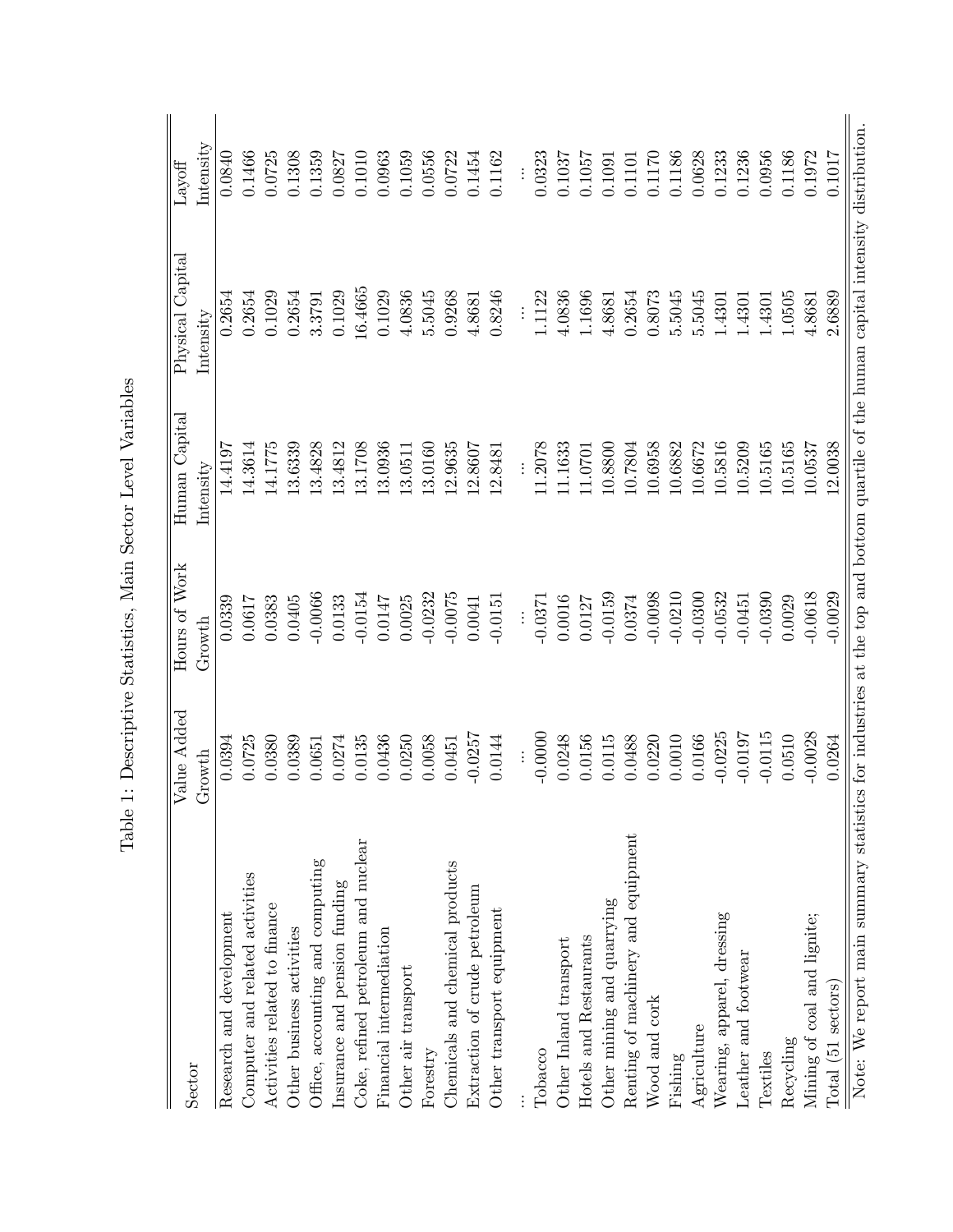|                                  |              | $\odot$                   | <u>ကြ</u>    | $\overline{4}$                      | $\widetilde{\mathbf{e}}$ | $\odot$               |
|----------------------------------|--------------|---------------------------|--------------|-------------------------------------|--------------------------|-----------------------|
|                                  | VAg          | $\ensuremath{\text{VAg}}$ | VAg          | $\mathbb{H}^{\alpha}_{\mathcal{B}}$ | Hg                       | $\mathbb{H}^{\alpha}$ |
| Human Capital Intensity $\times$ | 1.00805***   | $-0.00618$ ***            |              | $-0.00668***$                       | $-0.00507$ ***           |                       |
| Employment Protection            | (0.0016)     | (0.0018)                  |              | (0.0012)                            | (0.0013)                 |                       |
| Human Capital Intensity $\times$ |              | $0.00138**$               | $0.00248***$ |                                     | $0.000996**$             | $0.00192***$          |
| Education Level                  |              | (0.00070)                 | (0.00062)    |                                     | (0.00047)                | (0.00042)             |
| Human Capital Intensity $\times$ |              | 0.0402                    | $0.0500*$    |                                     | 0.00843                  | 0.0153                |
| Education Accumulation           |              | (0.027)                   | (0.027)      |                                     | (0.020)                  | (0.020)               |
| Initial Conditions               | $-0.0139***$ | $-0.0141***$              | $-0.0140***$ | $-0.00938***$                       | $-0.00074***$            | $-0.00974***$         |
|                                  | (0.0015)     | (0.0015)                  | (0.0015)     | $\left( 0.0011\right)$              | (0.0012)                 | (0.0012)              |
| Observations                     | 595          | 595                       | 595          | 618                                 | 618                      | 618                   |
| R2<br>R                          | 0.62         | 0.63                      | 0.62         | 0.81                                | 0.81                     | 0.80                  |

|  |  | Baseline Model |
|--|--|----------------|
|  |  |                |
|  |  |                |
|  |  |                |
|  |  |                |
|  |  |                |
|  |  |                |
|  |  |                |
|  |  | Table 2:       |
|  |  |                |
|  |  |                |
|  |  |                |

 $\mathfrak{g}$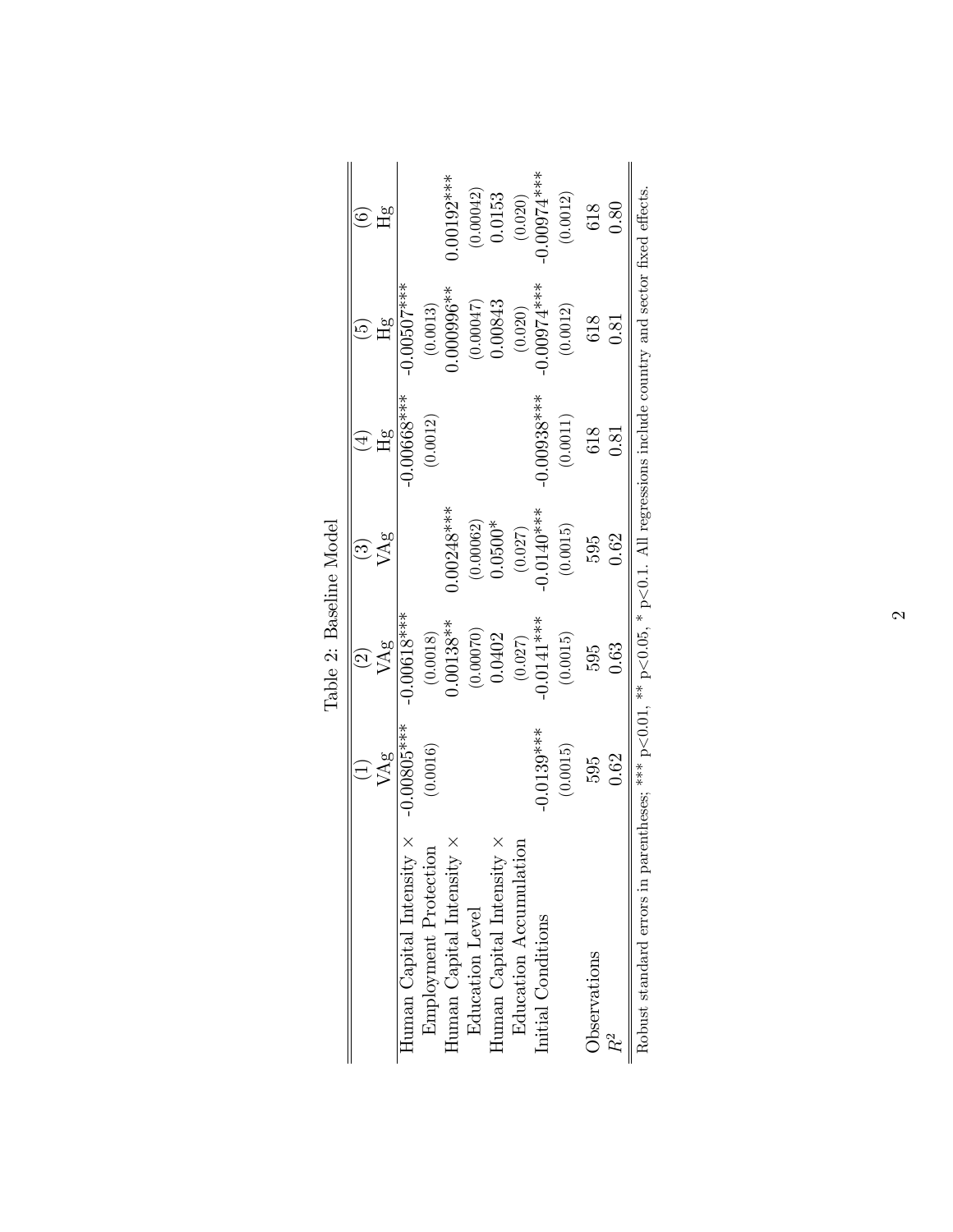|                                                                        |                     | $\widehat{\Omega}$ | $\widehat{\mathfrak{S}}$ | $\bigoplus$         | $\widetilde{\mathbb{G}}$                                                                       | $\widehat{\odot}$        | E                          | $\circledast$              |
|------------------------------------------------------------------------|---------------------|--------------------|--------------------------|---------------------|------------------------------------------------------------------------------------------------|--------------------------|----------------------------|----------------------------|
| Human Capital Intensity ×                                              | $-0.00644**$<br>VAg | $-0.00498*$<br>VAg | $-0.00719***$<br>VAg     | $-0.00626**$<br>VAg | $-0.00576***$<br>Hg                                                                            | $-0.00398*$<br>$\rm{Hg}$ | $-0.00588***$<br>$\rm{Hg}$ | $-0.00535***$<br>$\rm{Hg}$ |
| Employment Protection                                                  | (0.0027)            | (0.0029)           | (0.0026)                 | (0.0025)            | (0.0020)                                                                                       | (0.0023)                 | (0.0020)                   | (0.0019)                   |
| Initial Conditions                                                     | $-0.0141***$        | $-0.0140***$       | $-0.0141***$             | $-0.0141***$        | $-0.00074***$                                                                                  | $-0.00074***$            | $-0.00074***$              | $-0.00974***$              |
|                                                                        | (0.0014)            | (0.0014)           | (0.0014)                 | (0.0014)            | (0.0011)                                                                                       | (0.0011)                 | $\left(0.0011\right)$      | (0.0011)                   |
| Observations                                                           | 595                 | 595                | 595                      | 595                 | $618$                                                                                          | 618                      | 618                        | 618                        |
| $R^2$                                                                  | 0.30                | $\widetilde{3}$    | 0.30                     | 0.30                | 0.23                                                                                           | 0.23                     | 0.23                       | 0.24                       |
| First Stage Regressions                                                |                     |                    |                          |                     |                                                                                                |                          |                            |                            |
| Human Capital Intensity $\times$                                       | $0.0114***$         | ***<br>0.0114      |                          | $0.00952***$        | $0.0107***$                                                                                    | $0.0111***$              |                            | 1.00855***                 |
| Years Left Government                                                  | (0.0015)            | E<br>(0.001)       |                          | (0.0015)            |                                                                                                | (0.0015)                 |                            | (0.0014)                   |
| Human Capital Intensity $\times$                                       | $0.561***$          |                    | $0.498***$               | $0.432***$          | $(0.0015)$<br>0.544***                                                                         |                          | $0.523***$                 | $0.445***$                 |
| Dictatorship Spell                                                     | (0.041)             |                    | (0.033)                  | (0.039)             | (0.034)                                                                                        |                          | (0.029)                    | (0.029)                    |
| Human Capital Intensity $\times$                                       |                     | $-0.639***$        | $-0.535***$              | $-0.358***$         |                                                                                                | $-0.578***$              | $-0.507***$                | $-0.376***$                |
| Neutral Labour Origins                                                 |                     | (0.10)             | (0.079)                  | (0.067)             |                                                                                                | (0.088)                  | (0.070)                    | (0.061)                    |
| Human Capital Intensity $\times$                                       |                     | $-0.297***$        | $-0.331***$              | $-0.196***$         |                                                                                                | $-0.332***$              | $-0.292***$                | $-0.217***$                |
| Cooperative Labour Origins                                             |                     | (0.11)             | (0.061)                  | (0.054)             |                                                                                                | (0.087)                  | (0.053)                    | (0.049)                    |
| Hansen J Statistic (p value)                                           | 0.2702              | 0.6437             | 0.4353                   | 0.4738              | 0.1716                                                                                         | 0.876                    | 0.5804                     | 0.5367                     |
| Robust standard errors in parentheses; *** $p<0.01$ , ** $p<0$         |                     |                    |                          |                     | $0.05$ , * $p<0.1$ . All regressions include country and sector fixed effects and interactions |                          |                            |                            |
| between human capital intensity and schooling levels and accumulation. |                     |                    |                          |                     |                                                                                                |                          |                            |                            |

Table 3: Endogeneity of Employment Protection, IV Regressions Table 3: Endogeneity of Employment Protection, IV Regressions

 $\infty$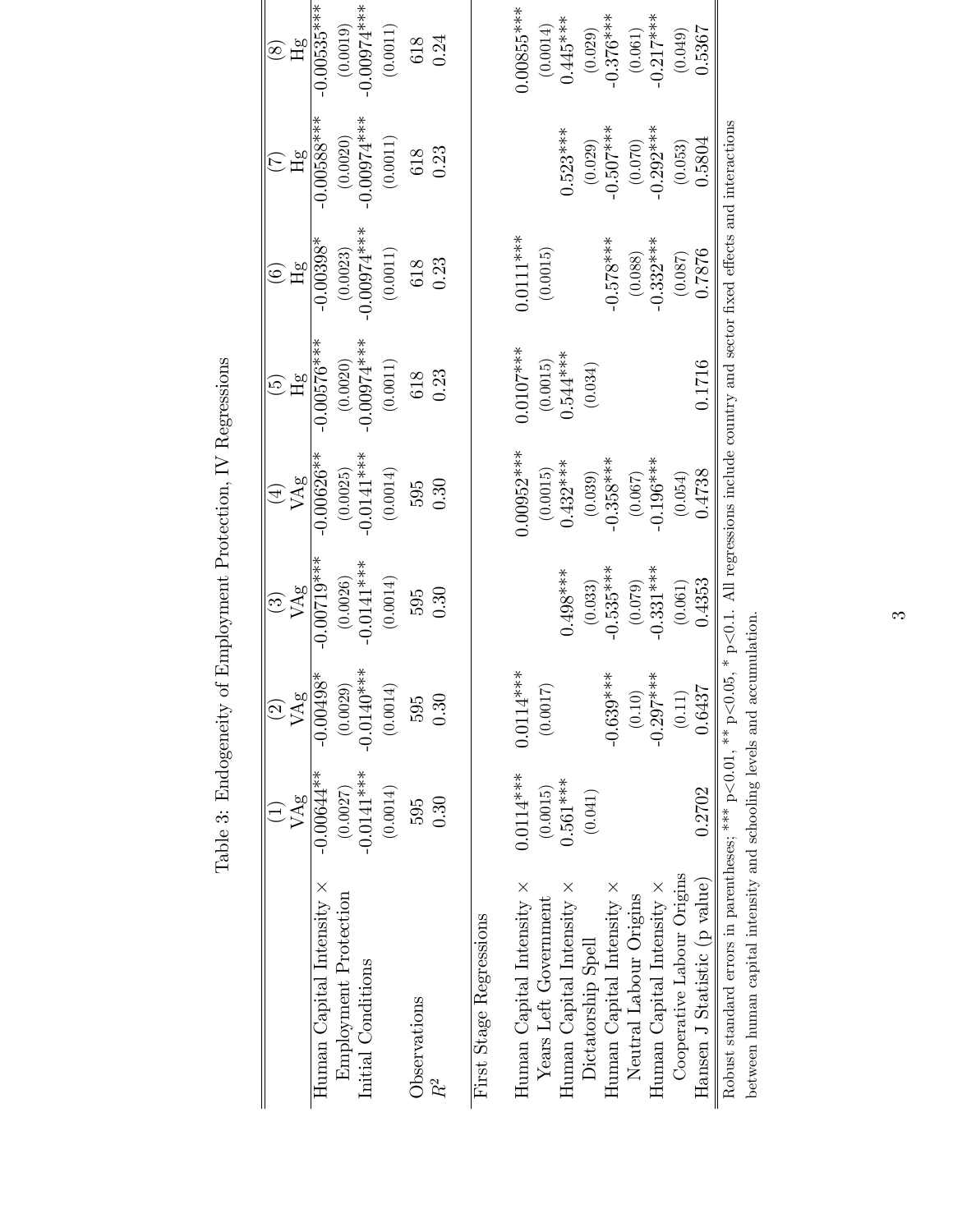|                | $\overline{\mathcal{C}}$ | $\widehat{\mathfrak{S}}$ | $\widehat{+}$ |                |                                 |                                                                                                                                                                      | $\bigcircled{s}$ |
|----------------|--------------------------|--------------------------|---------------|----------------|---------------------------------|----------------------------------------------------------------------------------------------------------------------------------------------------------------------|------------------|
| VAg            | ಶ್ರ<br>$\heartsuit$      | VAg                      | VAg           |                | VAg                             | VAg                                                                                                                                                                  | VAg              |
| $-0.00803$ *** |                          | $-0.0170$ ***            |               | $-0.00786$ *** | $-0.03011***$                   | $-0.00814***$                                                                                                                                                        | $-0.00795***$    |
| (0.0016)       |                          | (0.0039)                 |               | (0.0016)       | (0.0103)                        | (0.0016)                                                                                                                                                             | (0.0016)         |
| $-0.000674$    |                          |                          |               |                |                                 |                                                                                                                                                                      |                  |
| (0.0013)       |                          |                          |               |                |                                 |                                                                                                                                                                      |                  |
|                | $-0.0448*$               | $-0.0100$                |               |                |                                 |                                                                                                                                                                      |                  |
|                | (0.023)                  | (0.017)                  |               |                |                                 |                                                                                                                                                                      |                  |
|                |                          |                          | $-0.000402**$ | $-0.000155$    |                                 |                                                                                                                                                                      |                  |
|                |                          |                          | (0.00018)     | (0.00015)      |                                 |                                                                                                                                                                      |                  |
|                |                          |                          |               |                | $-0.05008$                      |                                                                                                                                                                      |                  |
|                |                          |                          |               |                | (0.0577)                        |                                                                                                                                                                      |                  |
|                |                          |                          |               |                |                                 | $-0.0423$                                                                                                                                                            |                  |
|                |                          |                          |               |                |                                 | (0.062)                                                                                                                                                              |                  |
|                |                          |                          |               |                |                                 |                                                                                                                                                                      | $-0.000699$      |
|                |                          |                          |               |                |                                 |                                                                                                                                                                      | (0.00081)        |
| $-0.0139***$   | $-0.014$                 | $-0.0155***$             | $-0.0136***$  | $-0.0140***$   | $-0.0133***$                    | $-0.0139***$                                                                                                                                                         | $-0.0139***$     |
| (0.0015)       | (0.0025)                 | (0.0024)                 | (0.0015)      | (0.0015)       | (0.0055)                        | (0.0015)                                                                                                                                                             | (0.0015)         |
| 595            | 26                       | 266                      | 595           | 595            | 246                             | 595                                                                                                                                                                  | 595              |
| 0.62           | 0.61                     | 0.64                     | 0.61          | 0.62           | 0.44                            | 0.62                                                                                                                                                                 | 0.63             |
|                |                          |                          |               |                |                                 |                                                                                                                                                                      |                  |
|                |                          | $****$                   |               |                | VAg<br>$\widehat{\mathfrak{S}}$ | Robust standard errors in parentheses; *** $p<0.01$ , ** $p<0.05$ , * $p<0.1$ . All regressions include country and sector fixed effects<br>$\widehat{\mathfrak{S}}$ |                  |

Table 4: Different Sectoral Characteristics Table 4: Different Sectoral Characteristics

4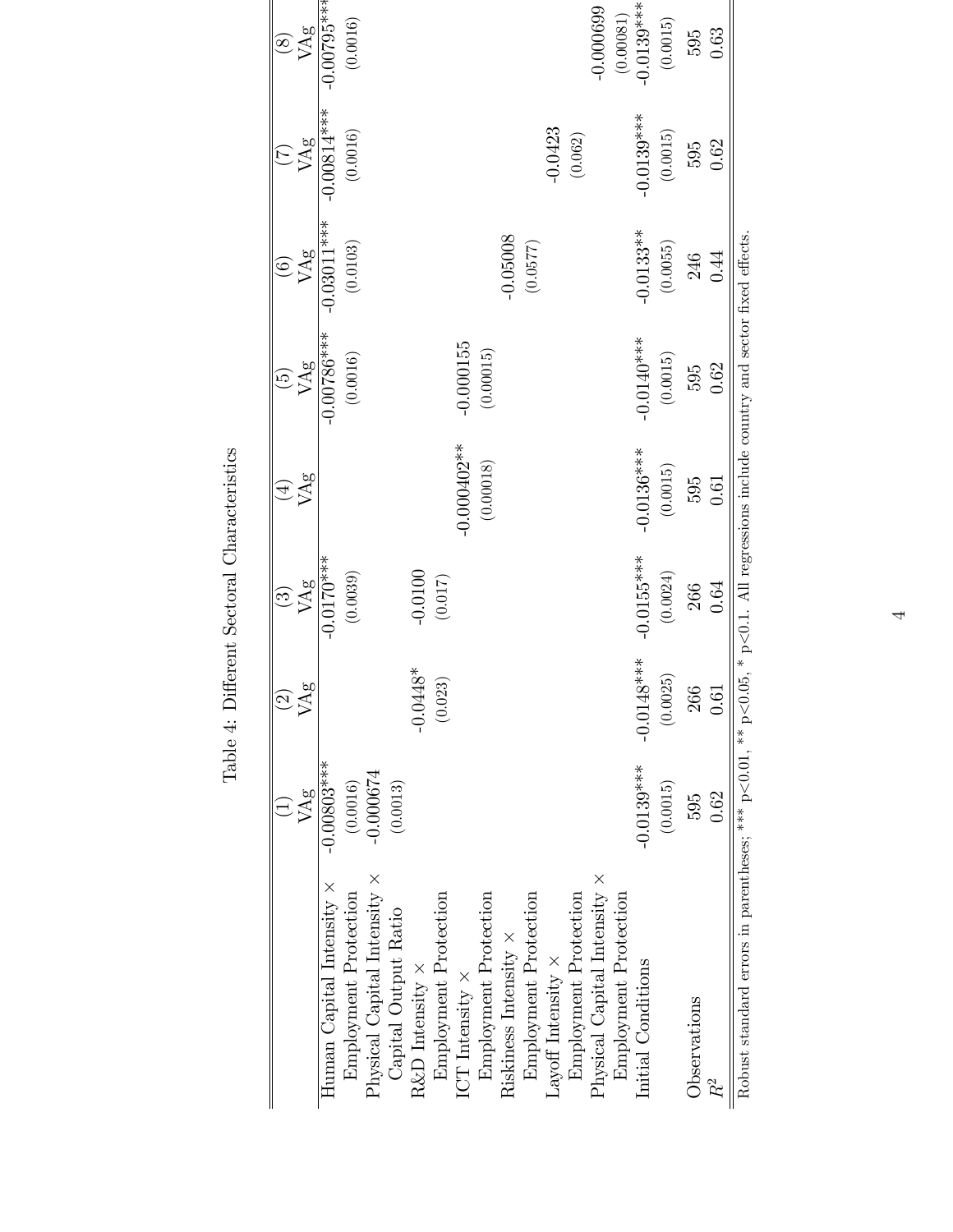|                                                                                                                                           |                | $\odot$       | $\widetilde{\Xi}$ | $\bigoplus$  | $\widetilde{\mathbb{G}}$ | $\widehat{\odot}$               |
|-------------------------------------------------------------------------------------------------------------------------------------------|----------------|---------------|-------------------|--------------|--------------------------|---------------------------------|
|                                                                                                                                           | VAg            | VAg90 05      | VAg               | VAg          | VAg                      | VAg                             |
| Human Capital Intensity $\times$                                                                                                          | $-0.00408$ *** | $-0.00941***$ | $-0.00613***$     | $-0.00476**$ | $-0.00633***$            | $-0.00657**$                    |
| Employment Protection                                                                                                                     | (0.00092)      | (0.0031)      | (0.0018)          | (0.0019)     | (0.0020)                 |                                 |
| Human Capital Intensity $\times$                                                                                                          |                |               | $0.00263**$       | 0.000563     | 0.00182                  | $\left(0.0026\right)$ $0.00124$ |
| <b>Education</b> Level                                                                                                                    |                |               | (0.0012)          | (0.0014)     | (0.0012)                 | (0.00090)                       |
| Human Capital Intensity $\times$                                                                                                          |                |               | $0.0783**$        | 0.0450       | 0.0485                   | 0.0387                          |
| Education Accumulation                                                                                                                    |                |               | (0.039)           | (0.031)      | (0.040)                  | (0.028)                         |
| Human Capital Intensity $\times$                                                                                                          |                |               | $-0.00598$        |              |                          |                                 |
| Union Density                                                                                                                             |                |               | (0.0075)          |              |                          |                                 |
| Human Capital Intensity $\times$                                                                                                          |                |               |                   | $-0.0230$    |                          |                                 |
| Strike Activity                                                                                                                           |                |               |                   | (0.015)      |                          |                                 |
| Human Capital Intensity $\times$                                                                                                          |                |               |                   |              | 0.00429                  |                                 |
| Tax Wedge                                                                                                                                 |                |               |                   |              | (0.013)                  |                                 |
| Human Capital Intensity $\times$                                                                                                          |                |               |                   |              |                          | 0.000392                        |
| $W$ age Coordination                                                                                                                      |                |               |                   |              |                          | (0.0015)                        |
| Initial Conditions                                                                                                                        | $-0.0139***$   | $-0.0115***$  | $-0.0151***$      | $-0.0154***$ | $-0.0153***$             | $-0.0141***$                    |
|                                                                                                                                           | (0.0015)       | (0.0028)      | (0.0017)          | (0.0016)     | (0.0016)                 | (0.0015)                        |
| Observations                                                                                                                              | 595            | 632           | 461               | 511          | 511                      | 595                             |
|                                                                                                                                           | 0.62           | 0.44          | 0.68              | 79.0         | 0.67                     | 0.63                            |
| Robust standard errors in parentheses; *** $p<0.01$ , ** $p<0.05$ , * $p<0.1$ . All regressions include country and sector fixed effects. |                |               |                   |              |                          |                                 |

Table 5: Different Measures of EPL and Other Labour Market Institutions Table 5: Different Measures of EPL and Other Labour Market Institutions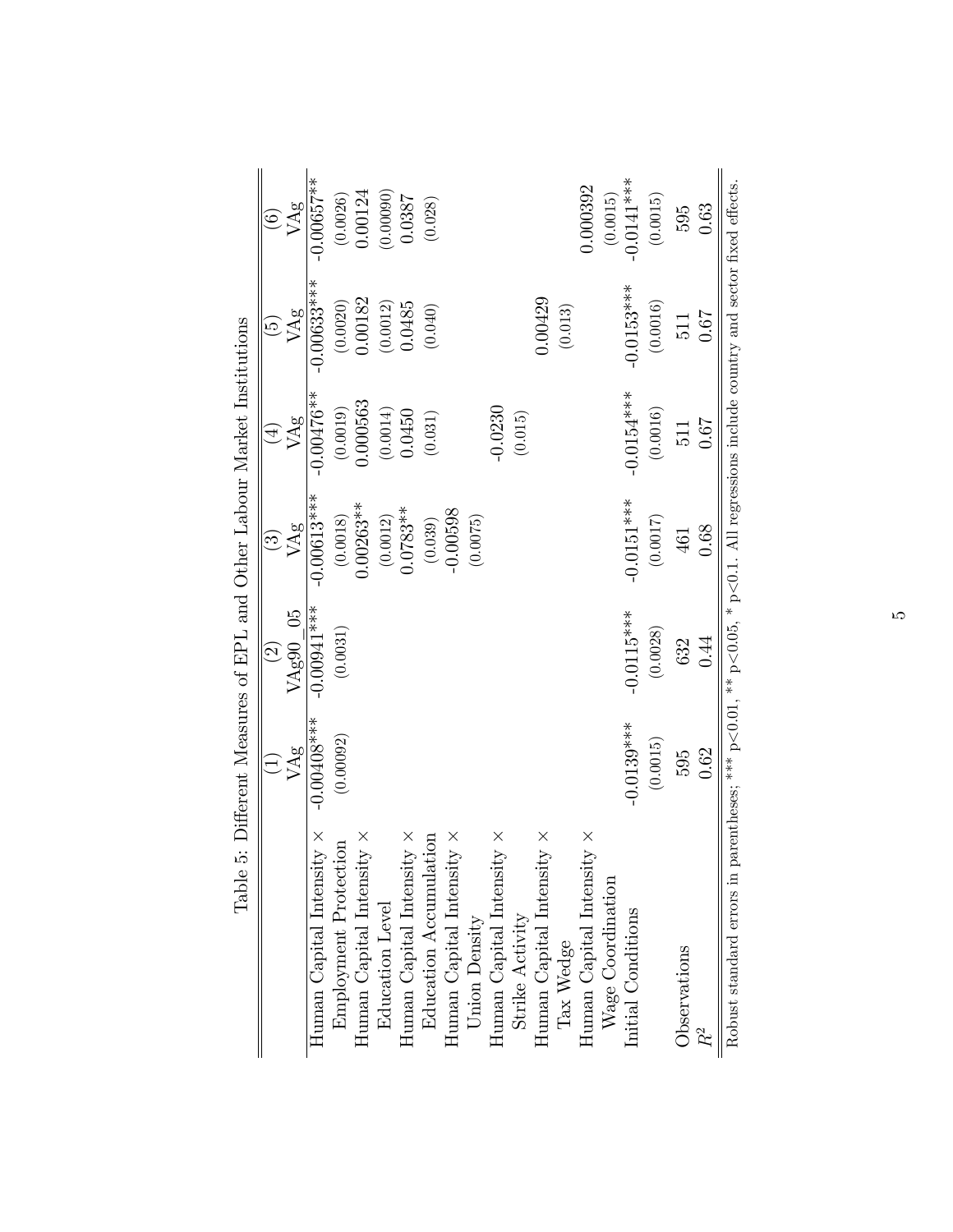|                                                                                                                                          |                      | $\widehat{2}$     | $\bigcirc$  | $\left( \frac{4}{3} \right)$ |                         |                               |                            | $\circledS$                |
|------------------------------------------------------------------------------------------------------------------------------------------|----------------------|-------------------|-------------|------------------------------|-------------------------|-------------------------------|----------------------------|----------------------------|
|                                                                                                                                          | $VAg70_90$ $VAg90_0$ |                   | VAg         | VAg                          | $Hg70$ 90               | $Hg90$ 05                     | $H_{\mathcal{S}}^{\sigma}$ | $H_{\mathcal{S}}^{\sigma}$ |
|                                                                                                                                          |                      |                   | Manufact.   | Non Manuf                    |                         |                               | Manufact.                  | Non Manuf.                 |
| Human Capital Intensity $\times$                                                                                                         | $-0.000177$          | ****<br>$-0.0209$ | $0.0106***$ | $-0.00448**$                 | $-0.000219$             | $-0.0171***$                  | $-0.00491**$               | $-0.00379***$              |
| Employment Protection                                                                                                                    | (0.0021)             | (0.0052)          | (0.0036)    | (0.0019)                     | (0.0015)                | (0.0049)                      | (0.0023)                   |                            |
| Human Capital Intensity ×                                                                                                                | $0.00338***$         | 0.000661          | $0.00322**$ | 0.000317                     | $0.00241***$            | $-0.00165$                    | $0.00210**$                | $(0.0014)$<br>0.000468     |
| <b>Education Level</b>                                                                                                                   | (0.00093)            | (0.0023)          | (0.0014)    | (0.00067)                    |                         |                               | (0.00086)                  | (0.00050)                  |
| Human Capital Intensity $\times$                                                                                                         | $0.0660**$           | 0.0289            | $0.135***$  | $-0.0133$                    | $(0.00063)$<br>0.0445** | $\left(0.0016\right)$ 0.00516 | 0.0537                     | $-0.0248$                  |
| Education Accumulation                                                                                                                   | (0.027)              | (0.056)           | (0.062)     | (0.027)                      | (0.020)                 | (0.033)                       | (0.034)                    | (0.026)                    |
| Initial Conditions                                                                                                                       | $-0.0164***$         | ****<br>$-0.0137$ | $0.0138***$ | $0.0153***$                  | $-0.0127***$            | $0.00882***$                  | $0.00682***$               | $0.0144***$                |
|                                                                                                                                          | (0.0017)             | (0.0031)          | (0.0020)    | (0.0021)                     | (0.0014)                | (0.0023)                      | (0.0013)                   | (0.0021)                   |
| Observations                                                                                                                             | 513                  | 546               | 310         | 285                          | 535                     | 535                           | 323                        | 295                        |
| $\rm{P}^2$                                                                                                                               | 0.63                 | 0.46              | 0.64        | 0.70                         | 0.79                    | 0.72                          | 0.68                       | 0.83                       |
| Robust standard errors in parentheses; *** $p<0.01$ , ** $p<0.05$ , * $p<0.1$ . All regressions include country and sector fixed effects |                      |                   |             |                              |                         |                               |                            |                            |

| Table 6: Different Periods and Sectors |
|----------------------------------------|
|                                        |

 $\circ$